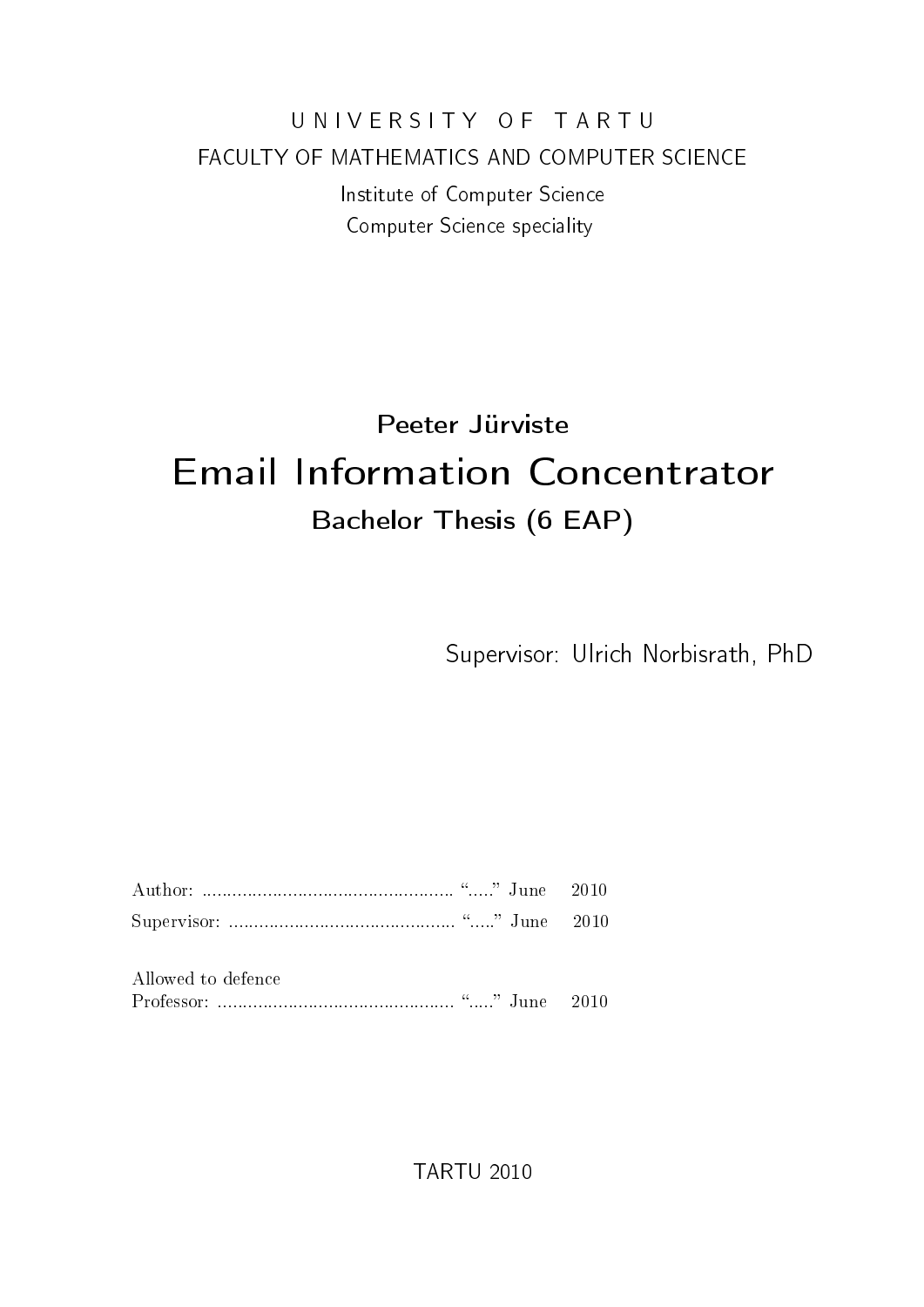# **Contents**

<span id="page-1-0"></span>

|                | Acknowledgments                                                                                                                                                                                                                                                                                                                                                                                       | 3                                                           |
|----------------|-------------------------------------------------------------------------------------------------------------------------------------------------------------------------------------------------------------------------------------------------------------------------------------------------------------------------------------------------------------------------------------------------------|-------------------------------------------------------------|
|                | Introduction                                                                                                                                                                                                                                                                                                                                                                                          | 4                                                           |
| $\mathbf 1$    | Related work and theoretical background<br>The message overload problem $\ldots \ldots \ldots \ldots \ldots \ldots \ldots \ldots$<br>1.1<br>1.2<br>Email message format response to the contract of the contract of the contract of the contract of the contract of the contract of the contract of the contract of the contract of the contract of the contract of the contract<br>1.3<br>1.4<br>1.5 | $\overline{5}$<br>$5\,$<br>$6\phantom{.}6$<br>8<br>10<br>11 |
| $\overline{2}$ | Requirement analysis<br>2.1<br>2.2<br>2.3<br>2.3.1<br>2.3.2<br>2.3.3<br>2.4                                                                                                                                                                                                                                                                                                                           | 12<br>12<br>13<br>13<br>14<br>14<br>14<br>15                |
| 3              | The Email Information Concentrator<br>3.1<br>3.2<br>3.2.1<br>3.2.2<br>3.2.3<br>3.2.4<br>Line and paragraph information extraction<br>3.3<br>3.4                                                                                                                                                                                                                                                       | 16<br>16<br>17<br>17<br>18<br>19<br>20<br>22<br>22          |
| 4              | User manual                                                                                                                                                                                                                                                                                                                                                                                           | 23                                                          |
|                | Conclusion                                                                                                                                                                                                                                                                                                                                                                                            | 24                                                          |
|                | Summary (in Estonian)                                                                                                                                                                                                                                                                                                                                                                                 | 25                                                          |
|                | <b>Bibliography</b>                                                                                                                                                                                                                                                                                                                                                                                   | 26                                                          |
|                | A Resources                                                                                                                                                                                                                                                                                                                                                                                           | 28                                                          |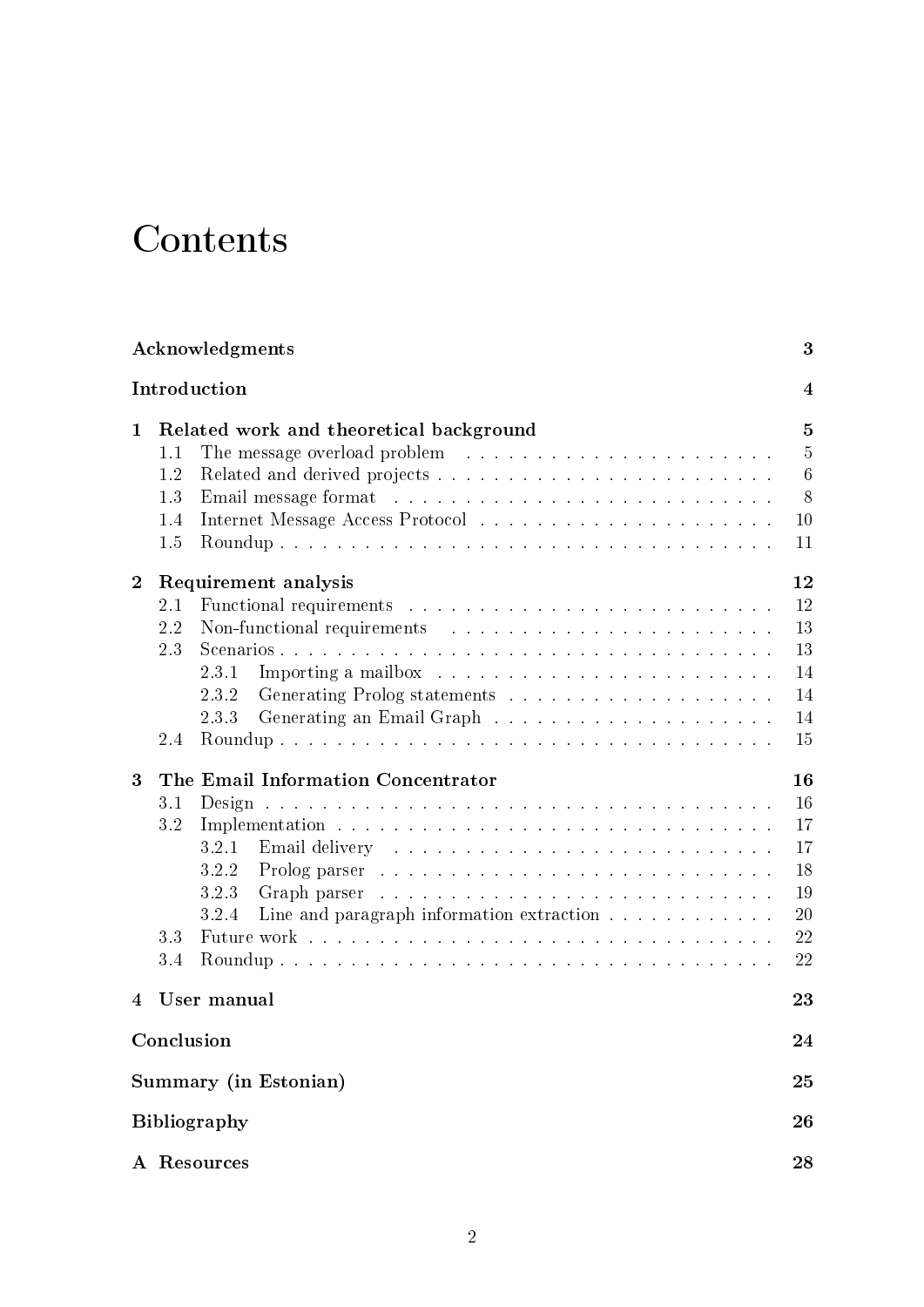# Acknowledgments

<span id="page-2-0"></span>I have come this far thanks to people around me who have helped me in different ways. First and foremost, I wish to thank Ulrich Norbisrath for his great advice on writing the thesis, technical guidance and encouragement.

I am also very grateful to Tõnu Tamme for providing me with the needed input to improve the Prolog Parser further and for his valuable proofreading. It has been a great pleasure working with Dmitri Danilov on integrating my Graph Parser with his 3D graph visualization application. I thank him for reading my thesis and proposing changes as well. I would also like to express gratitude to Georg Singer for sending me the resources about related projects.

Lastly, I wish to thank my parents who have always supported me in what I am doing and never lost faith in me.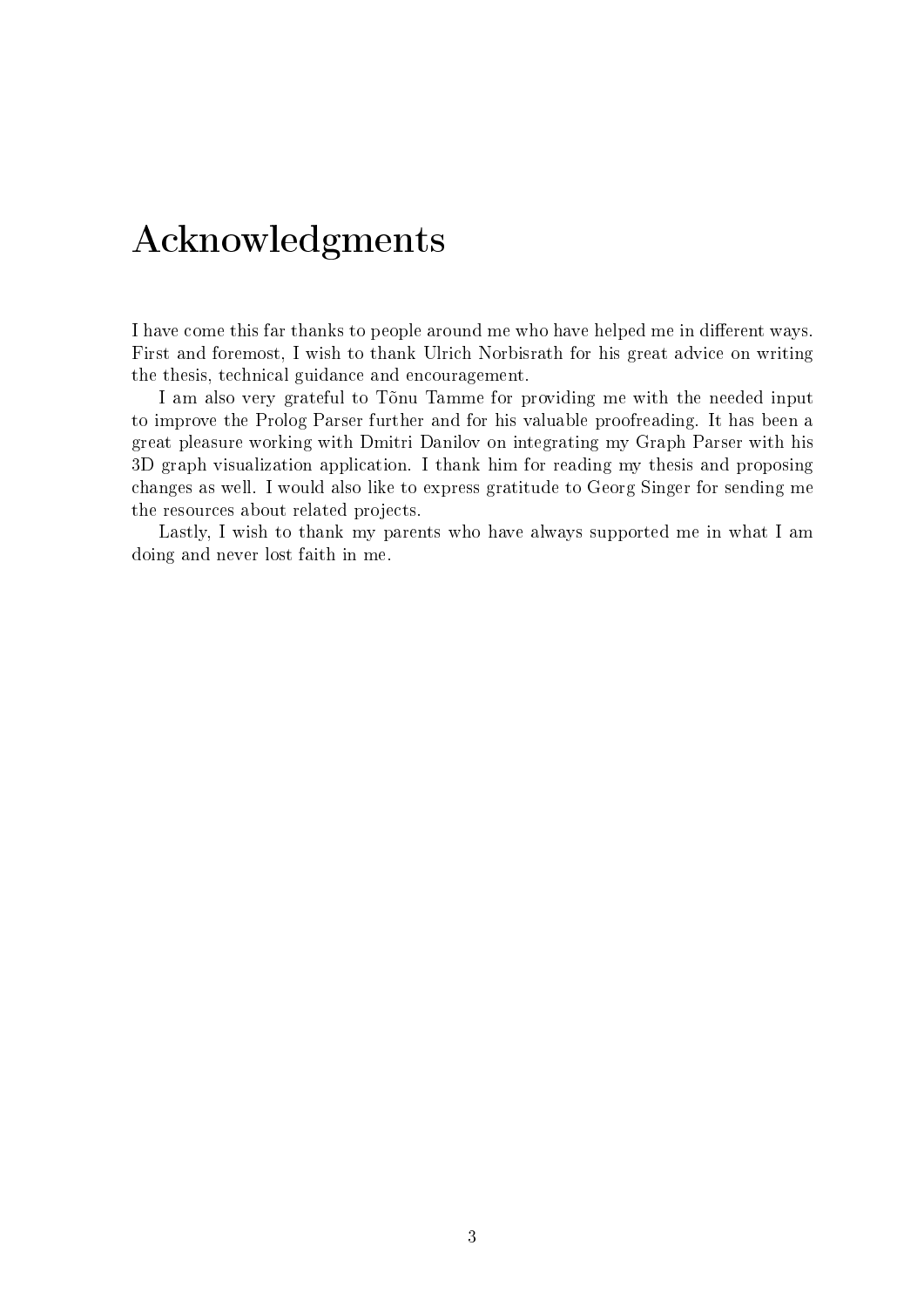### Introduction

Email is one of the most successful and widely used computer applications yet devised. It has been around for decades and is used by individuals as well as organizations all over the globe. However, nowadays we are facing a growing message overload problem. This paper is a part of the corresponding research mainly located in an area called knowledge management with an aim to discover possibilities to handle this problem.

This field of research is currently very relevant because the number of emails sent is growing every year and people not only want to receive less spam, they also want to be able to find the messages they are looking for, group, categorize and sort them the way they need. On the other hand, current message tools (web-based applications and email clients) are not capable to deal with this increased amount of messages effectively. This project supports the research undertaken here by supporting the structured input of mailbox contents.

An electronic mail message consists of two components, the message header, and the message body, which is the email's content. In this work, I develop an Email Information Concentrator. The Email Information Concentrator aims to deliver emails via IMAP and parse the relevant parts of messages to other formats, such as an Email Graph or Prolog statements. The output of the Email Information Concentrator is used as an input for further research.

I decided to undertake this project since it provided me with an opportunity to combine theoretical studies with some code-writing. What is more, I do not have a background in Python programming and it is therefore very exciting to learn a new programming language. The third reason is probably being part of a bigger research project in the field of knowledge management which could revolutionize the way electronic mails are processed.

One of the most challenging tasks ahead is presumably parsing HTML tags inside message body. What is more, new difficulties might emerge when composing an Email Graph to represent a mailbox and its contents and linking it with our graph 3D visualization software.

The thesis is divided into four chapters. After this introduction, the first chapter defines the message overload problem and describes related work and projects. In addition, the structure of the email message format and the IMAP protocol are described. It is followed by a requirement analysis for the Email Information Concentrator. The design and implementation of the system are discussed in the third chapter. It also looks at future tasks: what are the main challenges ahead as we see them now? The fourth chapter contains instructions aimed at the end-user to get the best out of this library.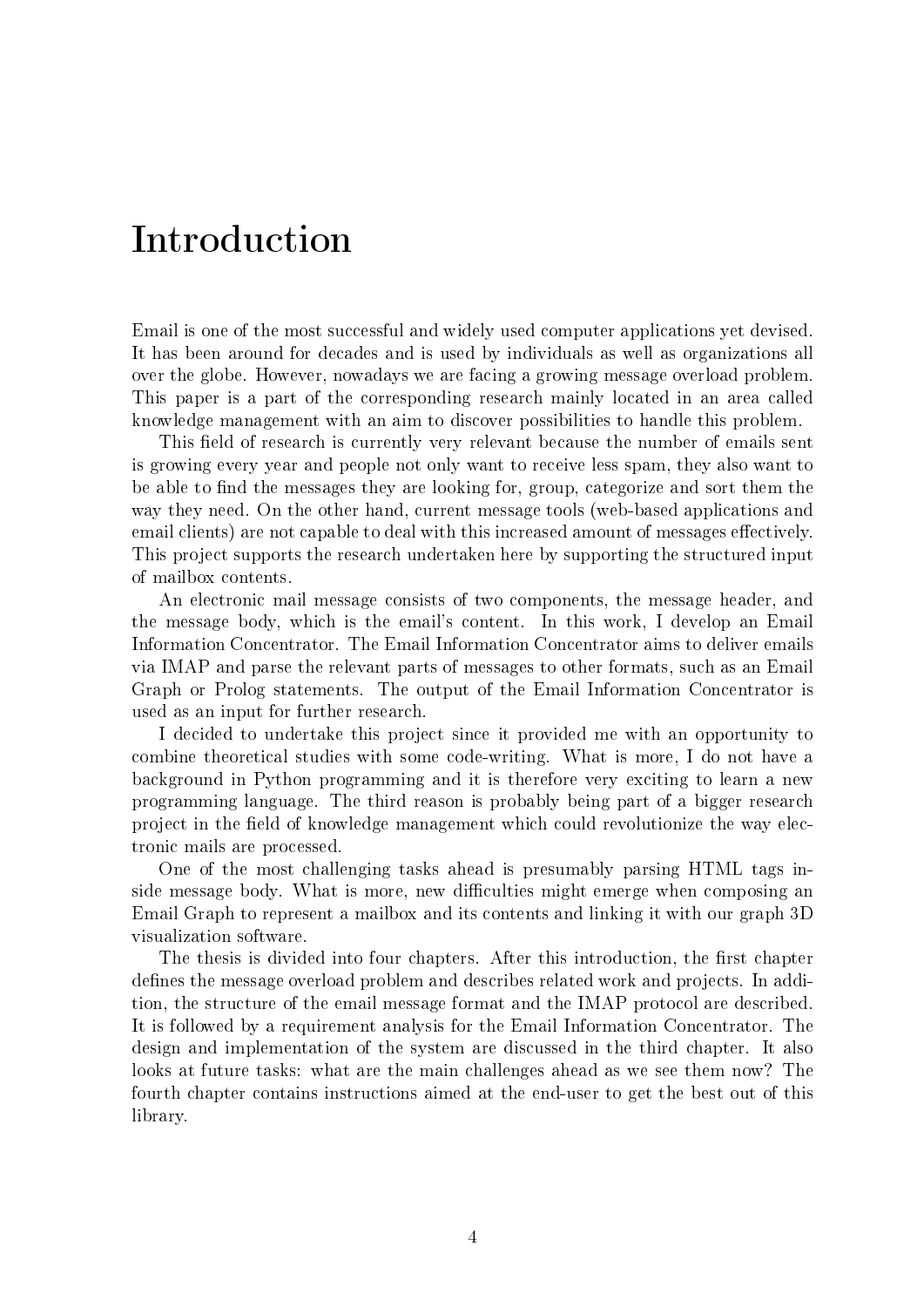### <span id="page-4-0"></span>Chapter 1

# Related work and theoretical background

This chapter defines the message overload problem as well as lists reasons why it is necessary to do research in this field. There is an overview of projects related to the Email Information Concentrator in section [1.2.](#page-5-0) In addition, I describe the structure of the email message format and the IMAP protocol.

#### <span id="page-4-1"></span>1.1 The message overload problem

Most people active in the digital age will have discovered how much digital information is trying to capture their attention everyday. One type of this kind of information is electronic mail. Starting with online email accounts, we suddenly realize, that we actually do not have to delete any messages anymore, we can just archive them. Space, especially hard disk space, is really cheap. The result is that we store or archive most of our emails, creating a huge very coarsely sorted repository. Categorization like business and private are not anymore enough. We see a number of documents that are cutting across categories. Often we would like to categorize only certain paragraphs of a document in a specific way and others differently.[\[12\]](#page-25-0) Creating separate mailboxes for every occasion is not an option because it would be virtually impossible to manage.

The amount of information (documents, web pages, emails, chats), we are working within our professional as well as private sphere increases daily and current information management tools are not capable to deal with this amount of information effectively.  $[12]$  Even worse, despite the fact that the amount of information available is growing on a daily basis, this does not make us more productive. It slows us down. Consequently, it gets more complicated to find what we are looking for on the one hand and valuable documents are saved in repositories without ever being touched again.

Back in 1996 Steve Whittaker and Candace Sidner looked into the email overload problem and dened it as using email for tasks it has not been designed for. Originally designed as a communications application, email is now being used for additional functions, that it was not designed for, such as task management and personal archiving.[\[16\]](#page-26-0) They also argue that email overload creates problems for personal information management: users often have cluttered inboxes containing hundreds of messages, including outstanding tasks, partially read documents and conversational threads. Furthermore, user attempts to rationalize their inboxes by archiving are often unsuccessful, with the consequence that important messages get overlooked, or "lost" in archives.[\[16\]](#page-26-0)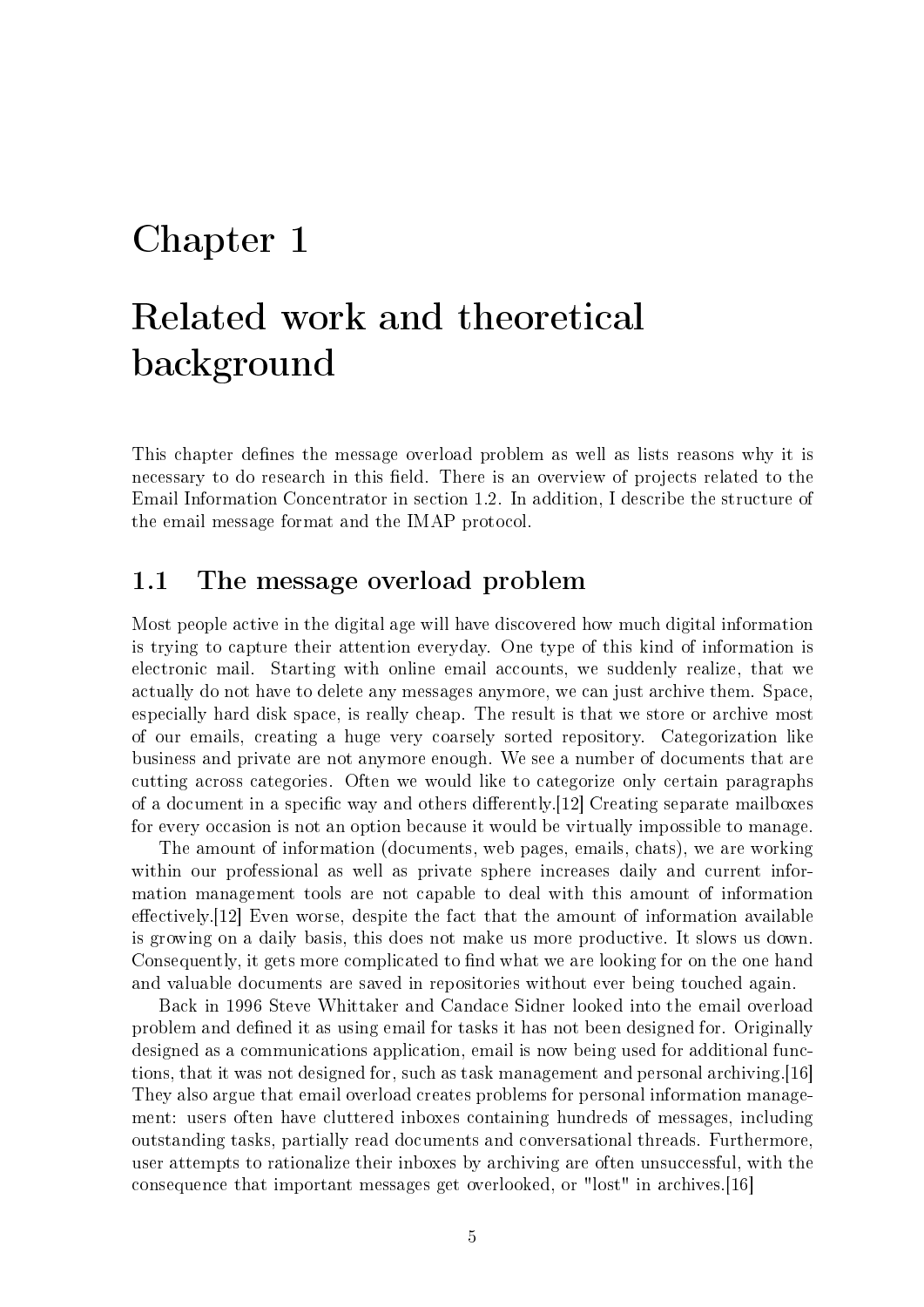Ten years later (2006), members of Microsoft Research team published a paper on the key changes in this field of knowledge management. They say that while inboxes are roughly the same size as in 1996, people's email archives have grown tenfold.[\[9\]](#page-25-1) Even now, it seems likely that email overload will continue to grow since email programs continue to be a catch-all storage and communication medium for many other tasks, like document transfer and staying aware of online content using RSS feeds.[\[9\]](#page-25-1) Fisher, Brush and others emphasize that there remains a need for future innovations to help people manage growing archives of email and large inboxes, i.e. we urgently need to do extensive research in advanced information management technologies.

#### <span id="page-5-0"></span>1.2 Related and derived projects

Quentin Jones, Gilad Ravid and Sheizaf Rafaeli have studied the impact of information overload on human behaviour. Based on the analysis of over 2.65 million postings to 600 Usenet newsgroups over a 6-month period, they have found evidence for the assertion that individual strategies for coping with information overload have an observable impact on large-scale online group discourse. Their main findings were:

- Users are more likely to respond to simpler messages in overloaded mass interaction
- Users are more likely to end active participation as the overloading of mass interaction increases
- Users are more likely to generate simpler responses as the overloading of mass interaction grows [\[10\]](#page-25-2)

Out of all the information provided, I was particularly interested in how they identify messages as replies or parent messages. This kind of message processing was not a part of the Email Information Concentrator but it could give ideas for reconstructing discussion threads.

As for identifying replies, they constructed an algorithm utilizing the degree to which reply indicators in the subject line, the message body, and the message headers each correctly identified a message as a reply. [\[10\]](#page-25-2) The algorithm was computed as follows: if the subject line contained "re:" or "reply:", it was considered a reply. If a reply string (a line with the format similar to "Name  $\leq$ e-mail address of earlier poster wrote:") was not found in the subject, then messages were required to have a score of 0.8 or higher to be considered as a reply. More than two lines with indenting result in a weighting of 0.6. "In reply to:" was given a weight of 0.5. Having message content that indicated that it was forwarded was given a weight of 0.4. Finally, a message reference was given a weight of 0.3. The exact weights were chosen heuristically. [\[10\]](#page-25-2)

Quentin Jones, Gilad Ravid and Sheizaf Rafaeli also claim that 16% of messages coded as replies did not have references, which means that threading could not be reconstructed by solely relying on the references contained in the message headers.[\[10\]](#page-25-2) To identify parent messages they proceeded as follows: find existing parent-child message relationships by matching messages containing a "reference:" header field with messages having the same "message-ID". If this was not successful, a similar step was taken for the "in reply to:" field. Third, various searches were made to match the subject line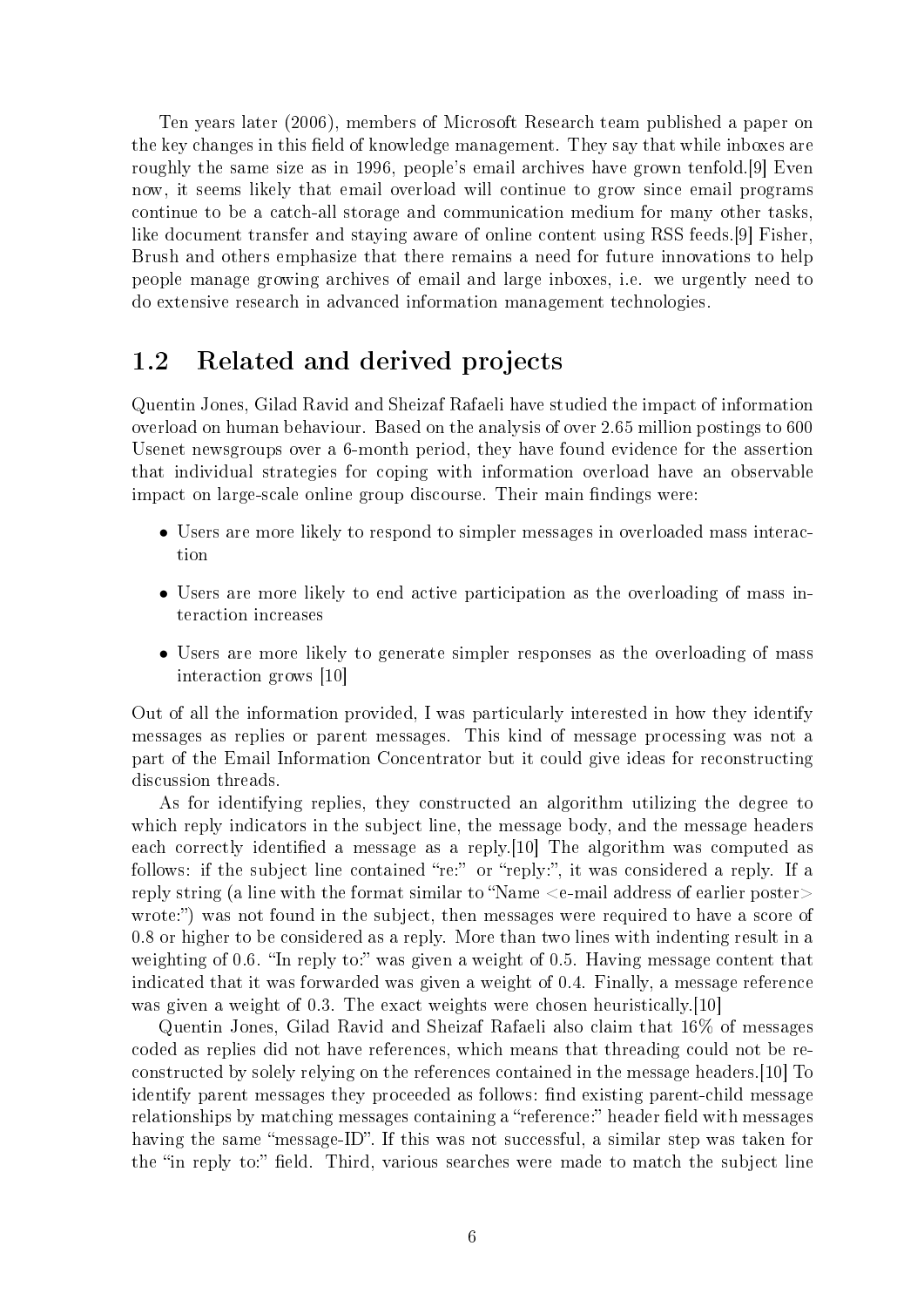after reply indicators such as "re:" had been removed. Finally, the Oracle SQL extension "connect by" command was used to construct the discussion threads for all the newsgroups from the message-reply pairs.[\[10\]](#page-25-2)

Lewis and Knowles from AT&T Labs pointed out even earlier (1997) that message header referencing is not a reliable means of identifying and reconstructing discussion threads.[\[11\]](#page-25-3) They claim that inconsistencies between email clients, loose standards, creative user behaviour, and the subjective nature of conversation make threading systems based on structural information only partially successful. Lewis and Knowles propose that this situation is unlikely to change, and that threading of electronic messages be treated as a language processing task.[\[11\]](#page-25-3)



<span id="page-6-0"></span>Figure 1.1: Coarse AIMS project architecture (taken from [\[12\]](#page-25-0))

The Email Information Concentrator is a part of the Advanced Information Management System (AIMS) research project. The AIMS project addresses the growing message overload caused by digital documents, web pages, blogs, emails, chat, Facebook, and Twitter that we are experiencing. It will combine and research appropriate technologies from text mining, graph based storage and exploration and advanced user interfaces.[\[12\]](#page-25-0) In Figure [1.1](#page-6-0) is a coarse overview of the architecture of this project. It puts the employed technologies into context: documents are delivered by the means of asynchronous or synchronous document adapters, adapted to the AIMS and stored in graph databases. Explorers and transformers can access this data through the AIMS.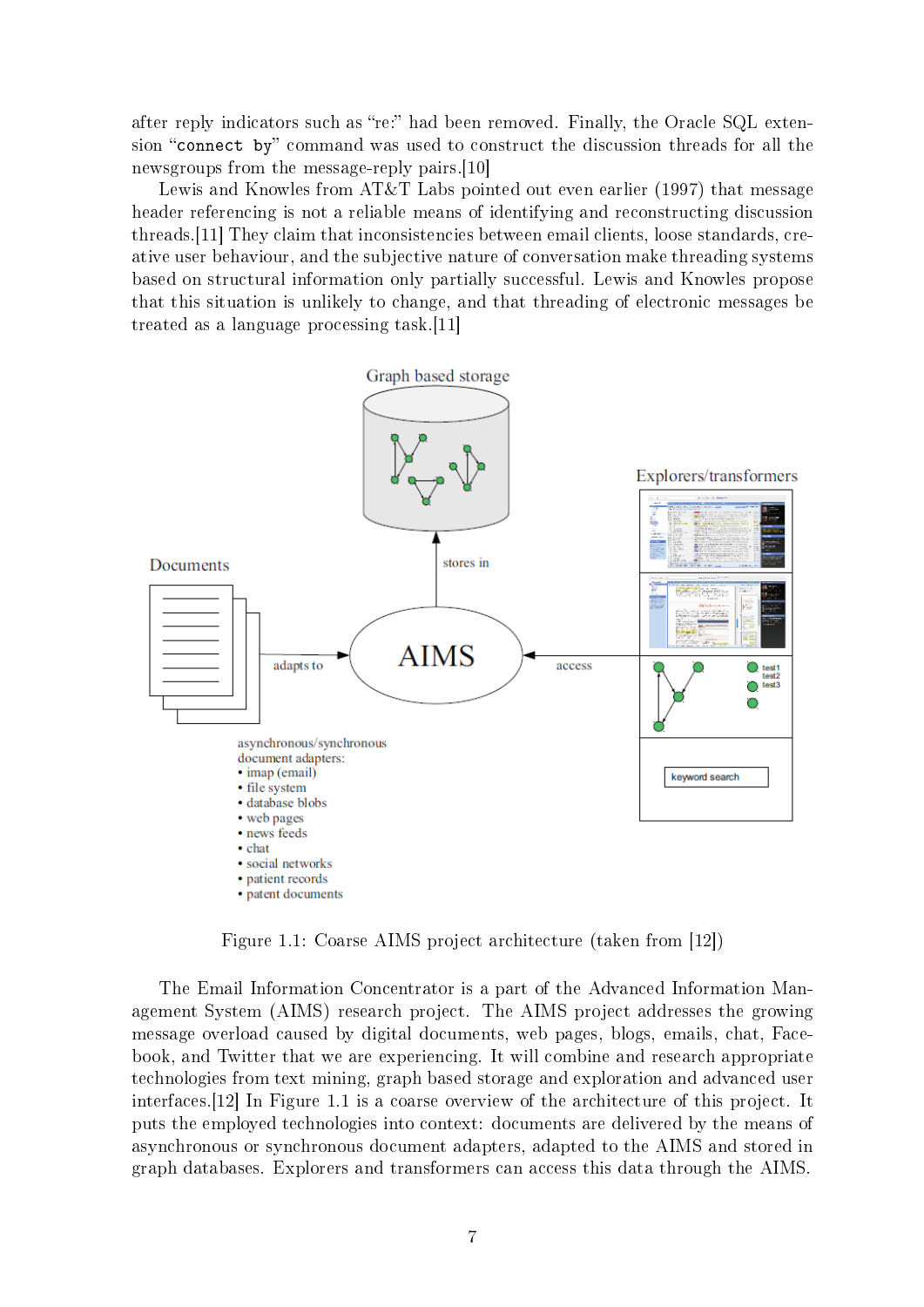Tõnu Tamme is doing knowledge extraction with Prolog out of large e-mail repositories. His main goal is to provide better tools for information and knowledge extraction from large e-mail repositories. His application uses human language technology in order to categorize and classify content of email messages. Simple frequency heuristic on the paragraphs and semantic linguistic tools like WordNet allow to build topic-based relations between paragraphs of messages. Using semantic relations between topics complex search queries can be composed to find relevant information from emails.[\[15\]](#page-26-1) The Email Information Concentrator provides input for Tõnu's application as Prolog statements.



<span id="page-7-1"></span>Figure 1.2: Dmitri Danilov's graph visualization

Dmitri Danilov provides several solutions for 3D graph visualization problems in context of exploratory search in his Master thesis. His implementation represents a 3D application that visualizes the directed graph with a 2.5D layout and provides the possibility to explore the graph data.[\[8\]](#page-25-4) The base of the application is a 3D game engine Panda3D. The visualization software is compatible with my Email Information Concentrator, thus making it a perfect tool for visualizing an Email Graph in 3D space. A screenshot of the 3D Graph Exploration application is presented in Figure [1.2.](#page-7-1)

#### <span id="page-7-0"></span>1.3 Email message format

The Internet e-mail message format is defined in RFC 5322 and a series of RFCs, RFC 2045 through RFC 2049, collectively called, Multipurpose Internet Mail Extensions, or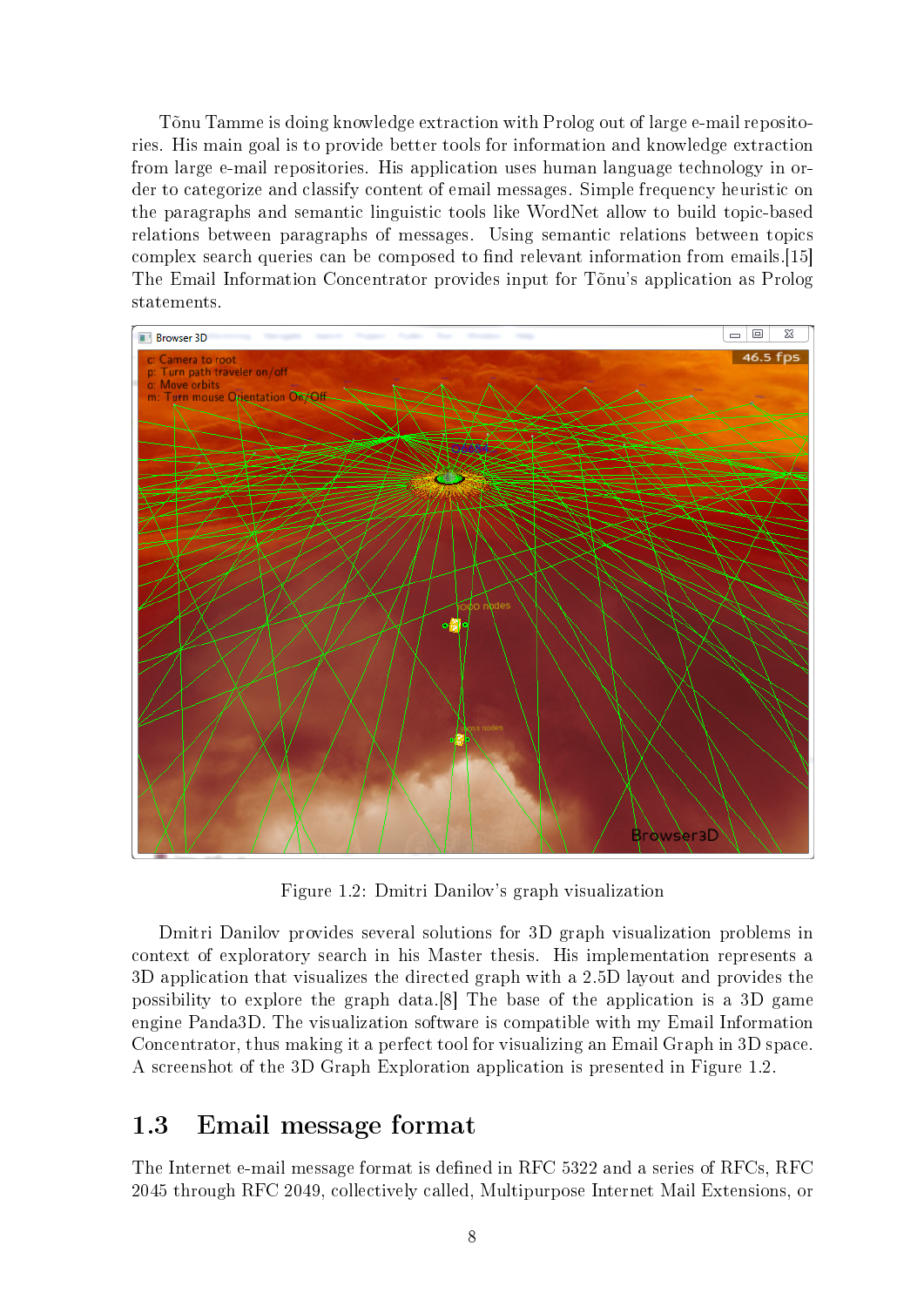#### MIME.[\[4\]](#page-25-5)

Internet email messages consist of two major sections which are separated from one another by a blank line:

- Header contains fields such as summary, sender, receiver, and other information about the email.
- Body the message itself as unstructured text; sometimes containing a signature block at the end. This is exactly the same as the body of a regular letter.[\[4\]](#page-25-5)

According to RFC 5322, the only required header fields are the origination date field and the originator address field(s). All other header fields are syntactically optional. All header fields have the same general syntactic structure: a field name, followed by a colon, followed by the field body.[\[13\]](#page-25-6) The most common header fields are the following:

- Date: specifies the date and time at which the creator of the message indicated that the message was complete and ready to enter the mail delivery system[\[13\]](#page-25-6)
- From: specifies the author(s) of the message, that is, the mailbox(es) of the per-son(s) or system(s) responsible for the writing of the message[\[13\]](#page-25-6)
- Sender: specifies the mailbox of the agent responsible for the actual transmission of the message. For example, if a secretary were to send a message for another person, the mailbox of the secretary would appear in the "Sender:" field and the mailbox of the actual author would appear in the "From:" field.[\[13\]](#page-25-6)
- Reply-To: indicates the address(es) to which the author of the message suggests that replies be sent[\[13\]](#page-25-6)
- To: contains the address(es) of the primary recipient(s) of the message[\[13\]](#page-25-6)
- Cc: contains the addresses of others who are to receive the message, though the content of the message may not be directed at them[\[13\]](#page-25-6)
- Bcc: contains addresses of recipients of the message whose addresses are not to be revealed to other recipients of the message[\[13\]](#page-25-6)
- Message-ID: a unique message identifier that refers to a particular version of a particular message. The uniqueness of the message identifier is guaranteed by the host that generates it.[\[13\]](#page-25-6)
- In-Reply-To: contains the contents of the "Message-ID:" field of the message to which this one is a reply (the "parent message")[\[13\]](#page-25-6)
- References: contains the contents of the parent's "References:" field followed by the contents of the parent's "Message-ID:" field $|13|$
- Subject: contains a short string identifying the topic of the message[\[13\]](#page-25-6)
- Comments: contains any additional comments on the text of the body of the message[\[13\]](#page-25-6)
- Keywords: contains a comma-separated list of important words and phrases that might be useful for the recipient[\[13\]](#page-25-6)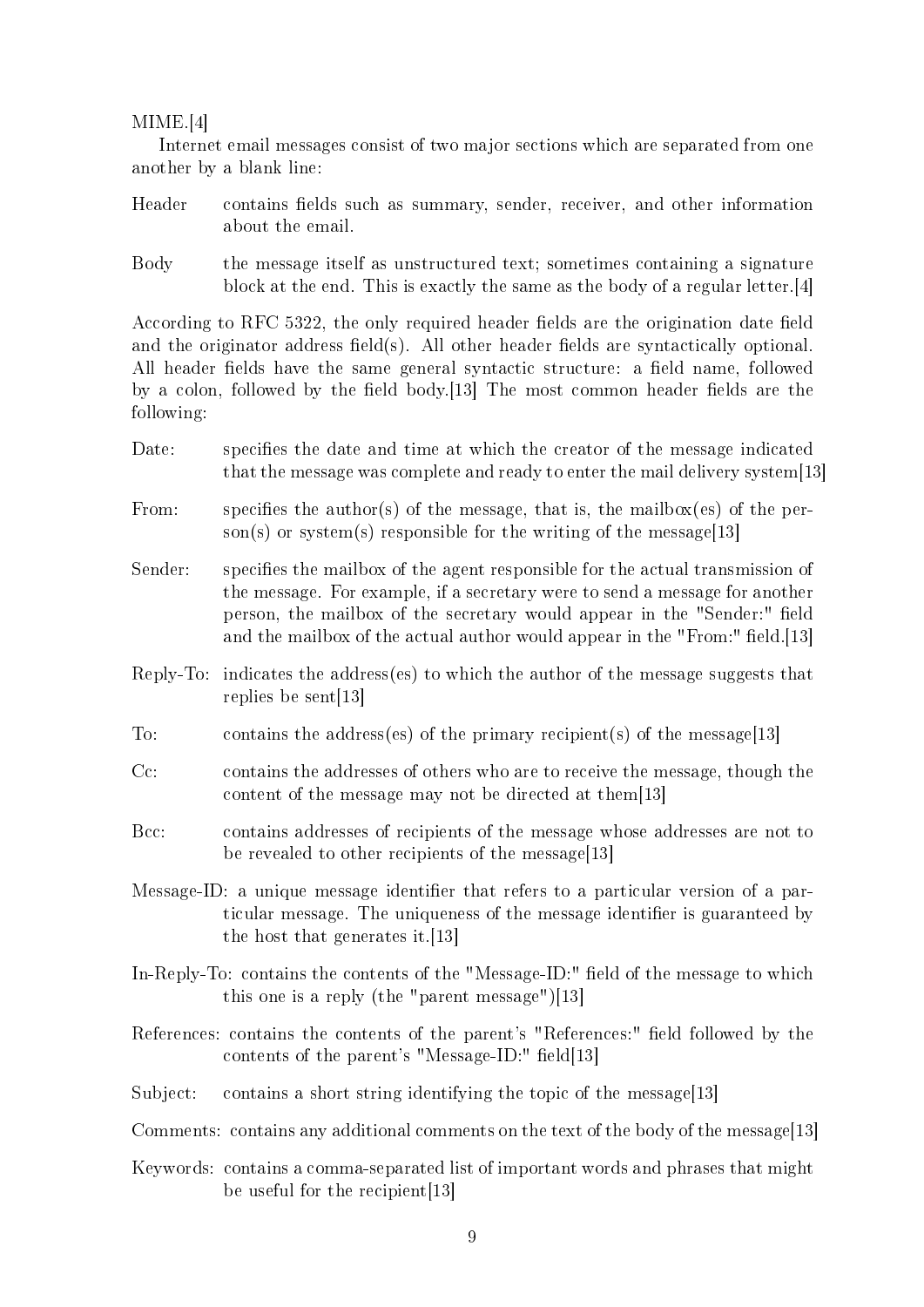Most modern graphic email clients allow the use of either plain text  $(text/plain)$  or HTML (text/html) for the message body at the option of the user. HTML email messages often include an automatically generated plain text copy as well, for compatibility reasons.[\[4\]](#page-25-5)

#### <span id="page-9-0"></span>1.4 Internet Message Access Protocol

The Internet Message Access Protocol (IMAP) is one of the two most prevalent Internet standard protocols for e-mail retrieval, the other being the Post Office Protocol (POP).[\[6\]](#page-25-7) Version 4rev1 (IMAP4rev1) allows a client to access and manipulate electronic mail messages on a server. IMAP4rev1 permits manipulation of mailboxes (remote message folders) in a way that is functionally equivalent to local folders. IMAP4rev1 also provides the capability for an offline client to resynchronize with the server.[\[7\]](#page-25-8)

IMAP4rev1 includes operations for creating, deleting, and renaming mailboxes, checking for new messages, permanently removing messages, setting and clearing flags, Internet email message parsing, searching, and selective fetching of message attributes, texts, and portions thereof.[\[7\]](#page-25-8) Messages in IMAP4rev1 are accessed by the use of num-bers. These numbers are either message sequence numbers or unique identifiers. [\[7\]](#page-25-8)

In the process of making the Asynchronous Delivery Agent (see Subsection [3.2.1\)](#page-16-1), I had to study various client commands of IMAP defined by RFC 3501. Here is a list of some of the more common client commands:

- LOGIN arguments: login, password; identifies the client to the server and carries the plaintext password authenticating this user[\[7\]](#page-25-8)
- SELECT arguments: mailbox name; selects a mailbox so that messages in the mailbox can be accessed[\[7\]](#page-25-8)
- CREATE arguments: mailbox name; creates a mailbox with the given name[\[7\]](#page-25-8)
- DELETE arguments: mailbox name; permanently removes the mailbox with the given name[\[7\]](#page-25-8)
- $CLOSE$  permanently removes all messages that have the  $\Delta$  peleted flag set from the currently selected mailbox, and returns to the authenticated state from the selected state[\[7\]](#page-25-8)
- SEARCH arguments: searching criteria; command searches the mailbox for messages that match the given searching criteria. Searching criteria consist of one or more search keys, for example NEW, SUBJECT <string> , LARGER  $\langle n \rangle$  , etc.[\[7\]](#page-25-8)
- FETCH retrieves data associated with a message in the mailbox[\[7\]](#page-25-8)

IMAP4rev1 also specifies server responses for the above-mentioned (and non-mentioned) client commands.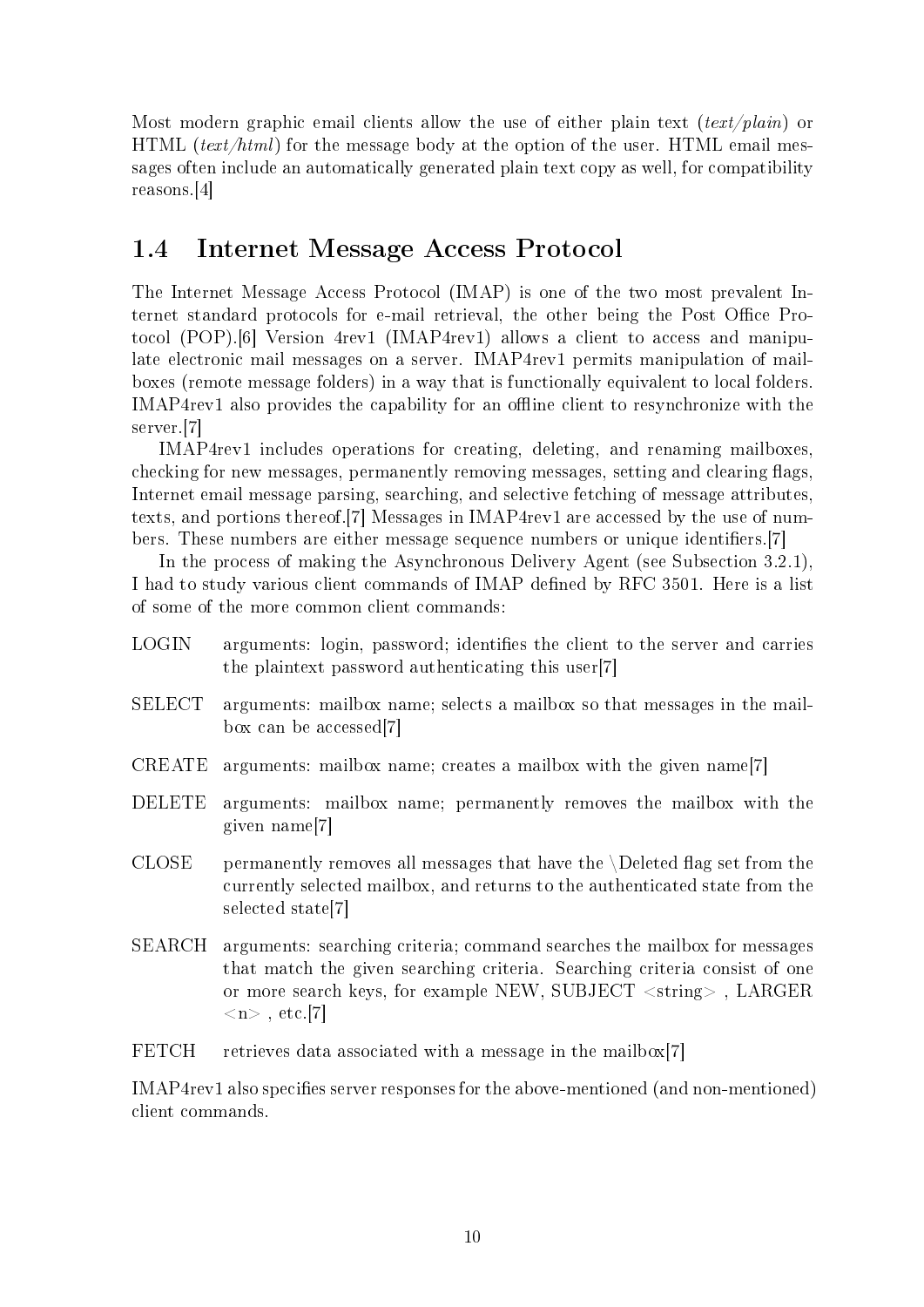### <span id="page-10-0"></span>1.5 Roundup

In this chapter I defined the message overload problem and studied related and derived projects. The studied resources confirm that the message overload problem is the subject of a number of research projects. I also investigated the email message format and the IMAP protocol.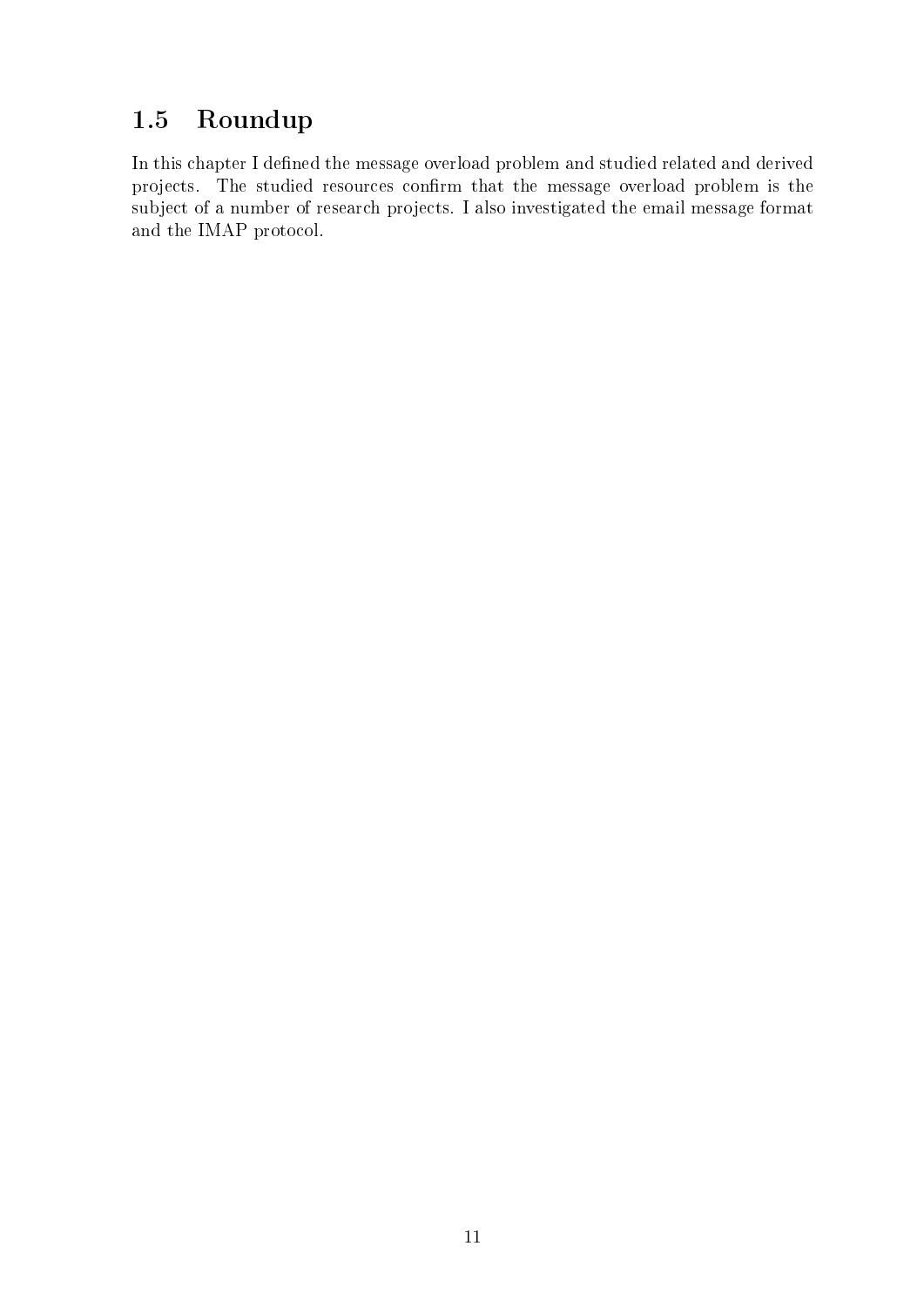# <span id="page-11-0"></span>Chapter 2

### Requirement analysis

Before the implementation phase, requirements were collected and assessed. The following chapter both defines what the Email Information Concentrator is supposed to do as well as outlines the qualities it will possess. Main scenarios are also listed.

#### <span id="page-11-1"></span>2.1 Functional requirements

The Email Information Concentrator is required to fulfill the following functional requirements:

• Importing electronic mail messages using secure IMAP

This means that the user can download the contents of electronic mail messages from an IMAP mail server over an SSL encrypted socket.

• Parsing message header and body fields

Extract all relevant header fields, filenames of attachments from the message header. In addition, the mailbox parser must output the contents of the message body.

• Constructing email graph with NetworkX

Find a way to generate an Email Graph out of the mailbox and its messages. An external package NetworkX can be used for adding nodes and edges to the graph.

• Producing Prolog statements out of mailbox contents

A user can generate Prolog statements that represent the content of the mailbox. This output includes header, attachment and body information.

• Providing simple heuristics for paragraph information extraction

Devise a heuristic for detecting where one paragraph ends and another starts in  $text/html$  as well as  $text/plain$  messages.

• Extracting relevant word, line and paragraph information from message body Parsers output message body in a structured way: paragraphs, lines and words.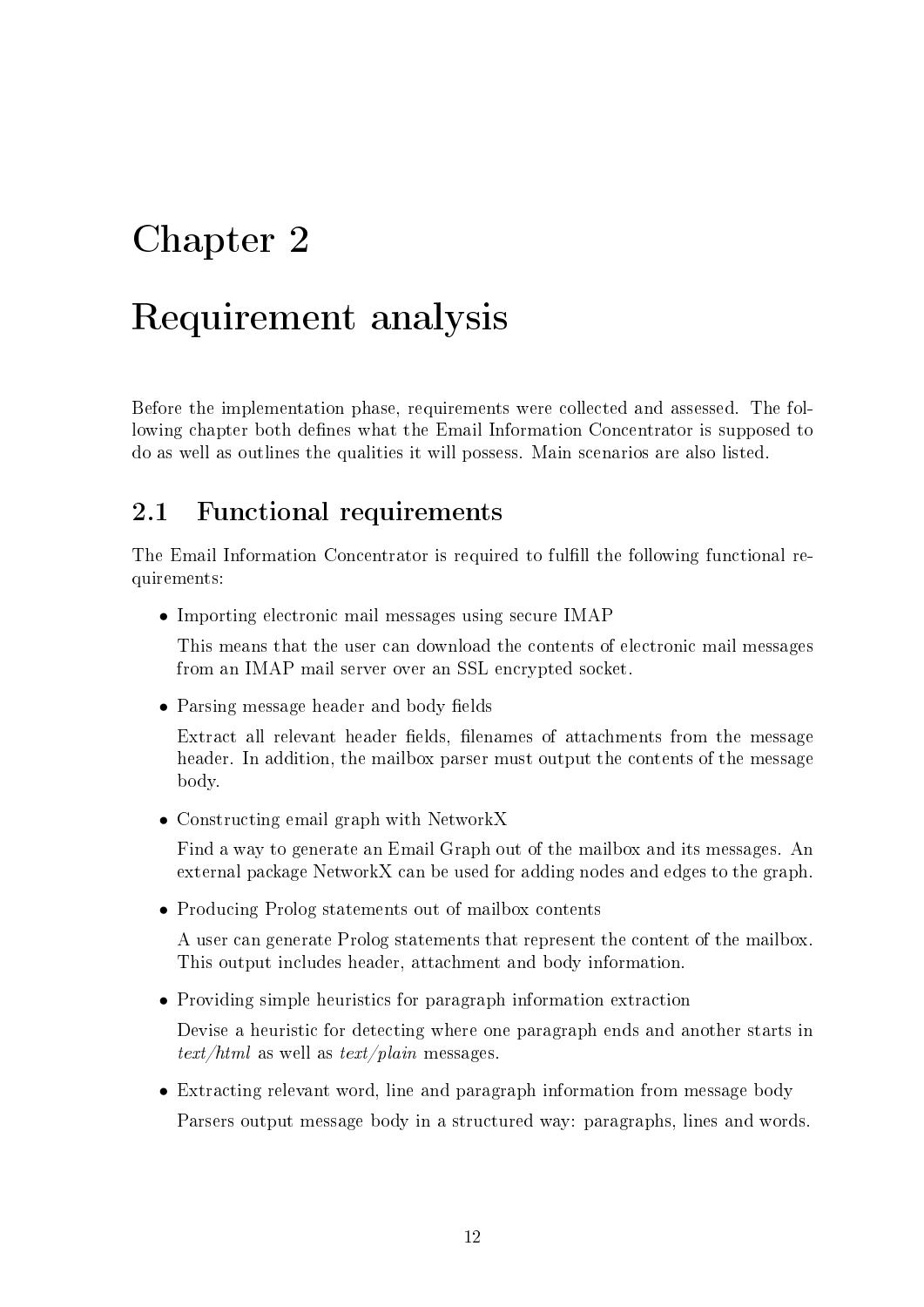### <span id="page-12-0"></span>2.2 Non-functional requirements

#### Usability:

• Email delivery agents must display the progress of importing messages to the end-user

For example, if a user imports her mailbox, she can see how many messages have been downloaded as well as the number of total messages in the mailbox.

• Mailbox parsers must notify the user when they need additional user input or have finished execution

A user is notified like: "Parsing complete! Press Enter to terminate." Also, the system asks for credentials if needed.

• It must be usable for computer science professionals with previous Python experience after reading the manual and scenarios

If somebody has a degree in computer science and has programmed in Python before, the provided manual along with scenarios ought to enough to use the application.

#### Reliability:

- The application may not contain any known critical functional errors on delivery All known critical functional errors must be fixed before delivery. This does not apply to non-functional nor unknown functional errors.
- The Email Information Concentrator must not crash if set up and used correctly The Email Information Concentrator may not crash if the user follows every instruction in the manual and in scenarios.

#### Performance:

• All implemented parsers must be able to parse 2500 messages in less than 10 seconds on a modern computer (dual-core CPU 2GHz or more, 2 GB RAM or more)

If you have a modern computer that passes the given hardware requirements, parsing 2500 messages must take less than 10 seconds in most cases (51% or more)

#### Support:

• End-users will not be personally assisted

There will be no helpline, wiki, blog or any other resource in addition to the manual and scenarios.

### <span id="page-12-1"></span>2.3 Scenarios

In this section I cover the most frequent scenarios in detail. These include importing a mailbox, using the Prolog Parser and the Graph Parser.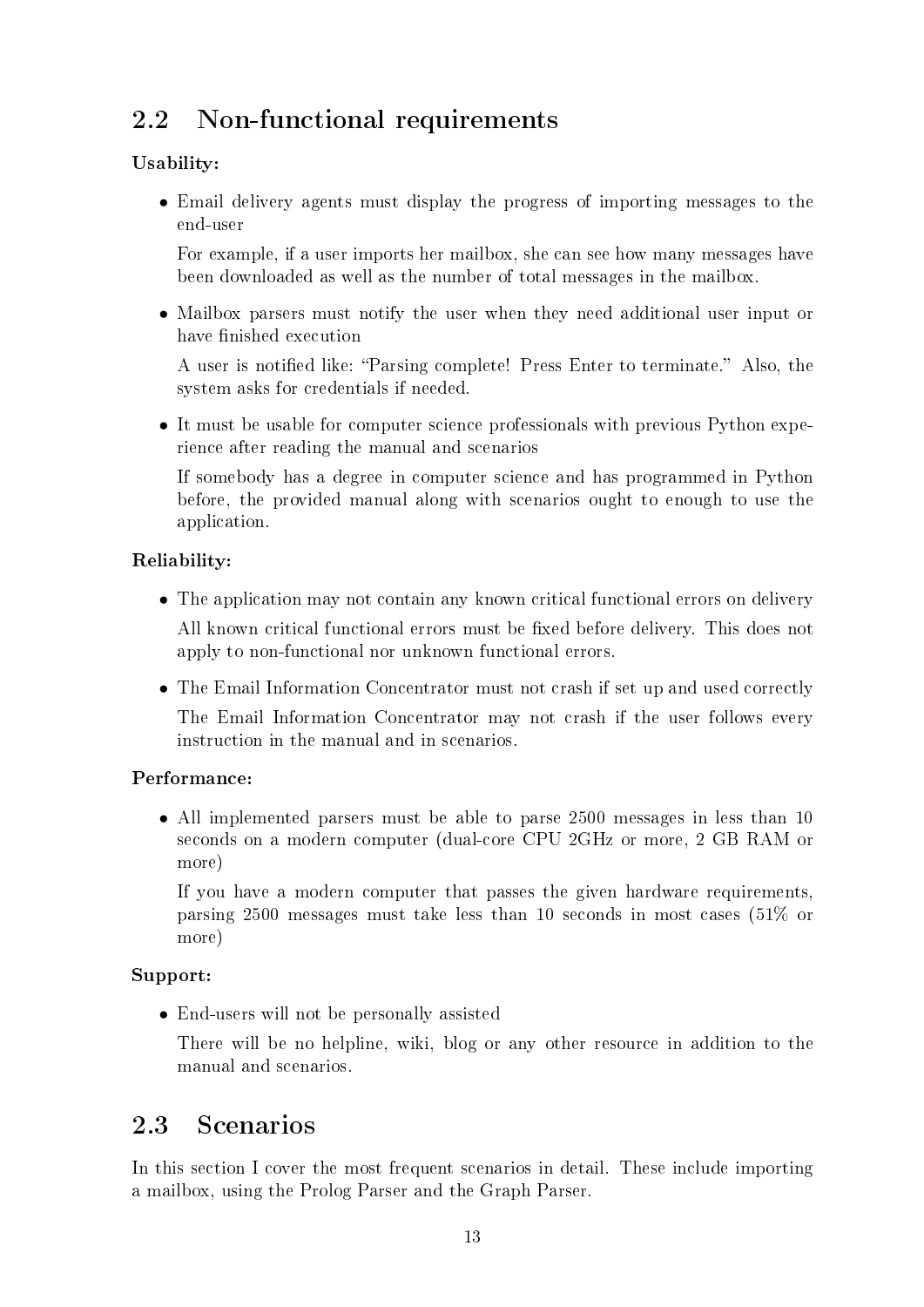#### <span id="page-13-0"></span>2.3.1 Importing a mailbox

As a user, I can import my mailbox via secure IMAP and have it saved on my hard drive. I open the EmailConcentrator.py file and comment in the following lines:

```
async = AsynchronousDeliveryAgent . AsynchronousDeliveryAgent
('servername', portnumber, login, password, 'outputfilename')
async . fetchMail ()
```
I make sure that the server name, port number and output file name are correct for me. For example:

```
async = AsynchronousDeliveryAgent . AsynchronousDeliveryAgent
('imap.gmail.com', 993, login, password, 'test.mbox')
async . fetchMail ()
```
Then I save the file, run it, type my user name and password when prompted and my mailbox gets transferred into my computer.

#### <span id="page-13-1"></span>2.3.2 Generating Prolog statements

As a user, I can generate Prolog statements from my mailbox which I have imported earlier. To do that, I simply open the EmailConcentrator.py file and comment in the following lines:

```
prolog = PrologParser . PrologParser
('mailboxname', 'outputfilename')
prolog . displayMail ()
```
I verify that my mailbox is on the project root folder and specify the correct settings like that:

```
prolog = PrologParser . PrologParser
('myMailbox.mbox', 'myOutput.pl')
prolog . displayMail ()
```
After that I save the file, run it and the system will produce Prolog statements out of my mailbox and save them where I wanted.

#### <span id="page-13-2"></span>2.3.3 Generating an Email Graph

As a user, I can generate an Email Graph from my mailbox which I have imported earlier. To do that, I simply open the EmailConcentrator.py file and comment in the following lines:

```
egraph = GraphParser . GraphParser
('mailboxname', 'outputfilename')
egraph . pickleGraph ()
```
I change the mailbox name and output file name if necessary and make sure that I have the mailbox file on my project root folder along with the EmailConcentrator.py file and other files.

```
egraph = GraphParser . GraphParser
('myMailbox.mbox', 'myGraph.txt')
egraph . pickleGraph ()
```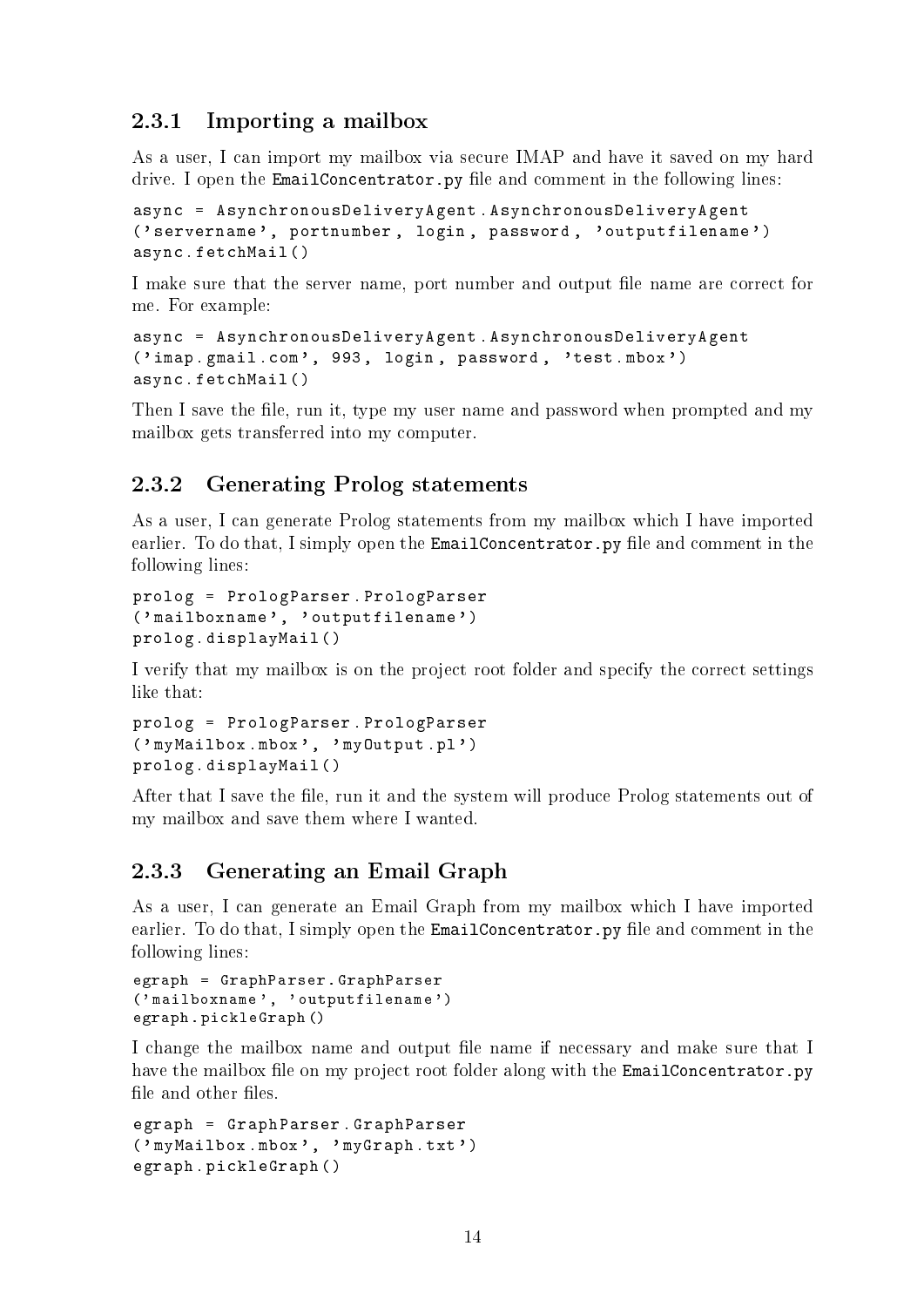Upon saving and running the file, this pickles an Email Graph object which I can later read in my programs like:

```
import pickle
import networkx
graph = pickle.load (open ('myGraph.txt', 'rb'))
```
This operation also depends on the presence of BodyParser.py, EmailGraph.py and Beautiful Soup which can be downloaded from [http://www.crummy.com/software/](http://www.crummy.com/software/BeautifulSoup/) [BeautifulSoup/.](http://www.crummy.com/software/BeautifulSoup/) I have successfully loaded an Email Graph.

### <span id="page-14-0"></span>2.4 Roundup

In this chapter I reviewed the functional and non-functional requirements for the Email Information Concentrator. A selection of common scenarios were also listed as a reference.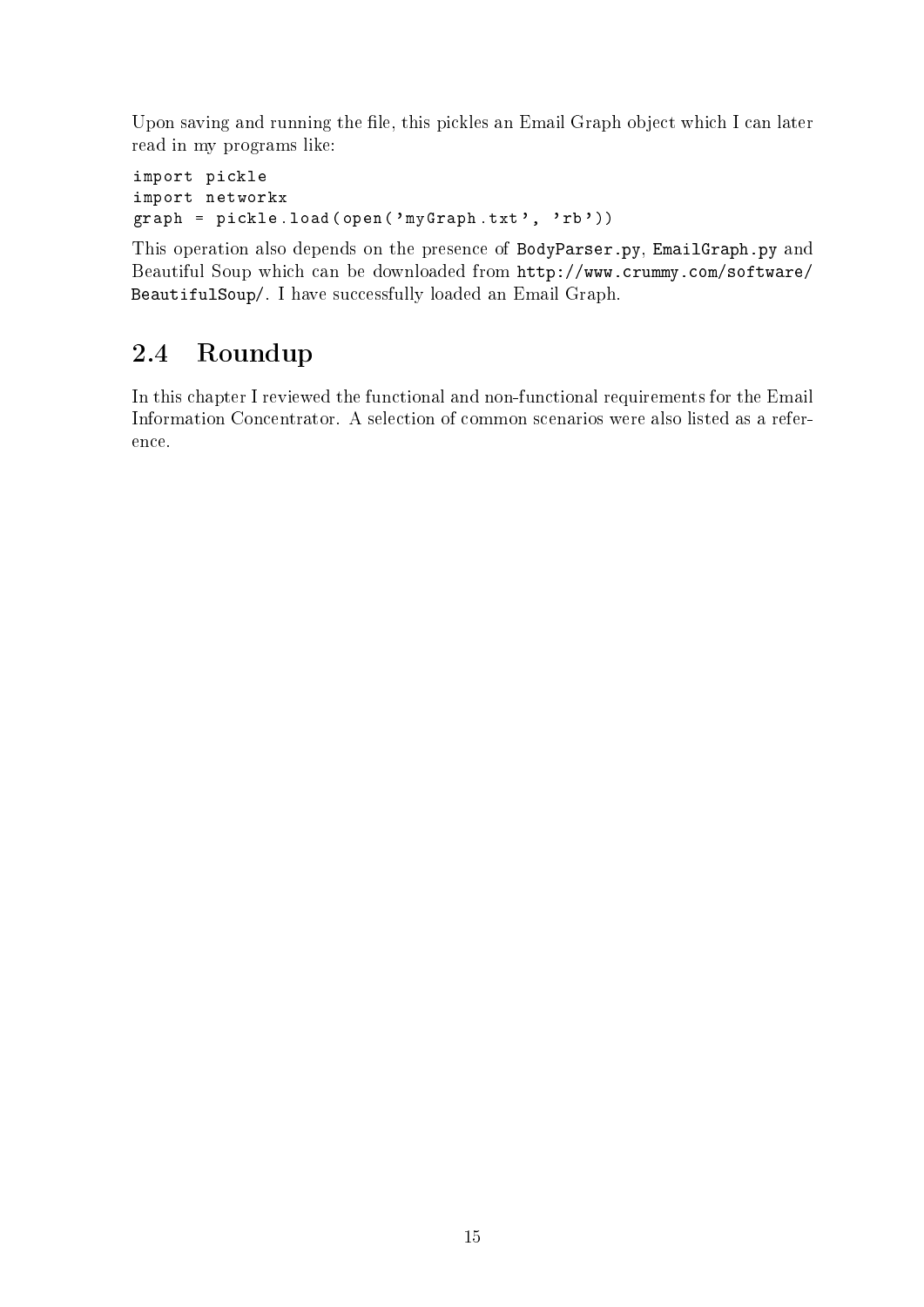### <span id="page-15-0"></span>Chapter 3

### The Email Information Concentrator

In this chapter I describe the design and implementation of the library. Many code samples as well as a class diagram are presented to give an overview of what has been done in this project.

### <span id="page-15-1"></span>3.1 Design

This application consists of two abstract modules that operate separately: a mail delivery agent and a mailbox parser. Each abstract module has different implementations (see Figure [3.1\)](#page-15-2). For instance, two different parsers are implemented, one yielding a graph representation of the mailbox and the other corresponding Prolog statements. All current parsers use the Body Parser to parse email body. It yields a message split into lists of paragraphs, lines and words.



<span id="page-15-2"></span>Figure 3.1: Class diagram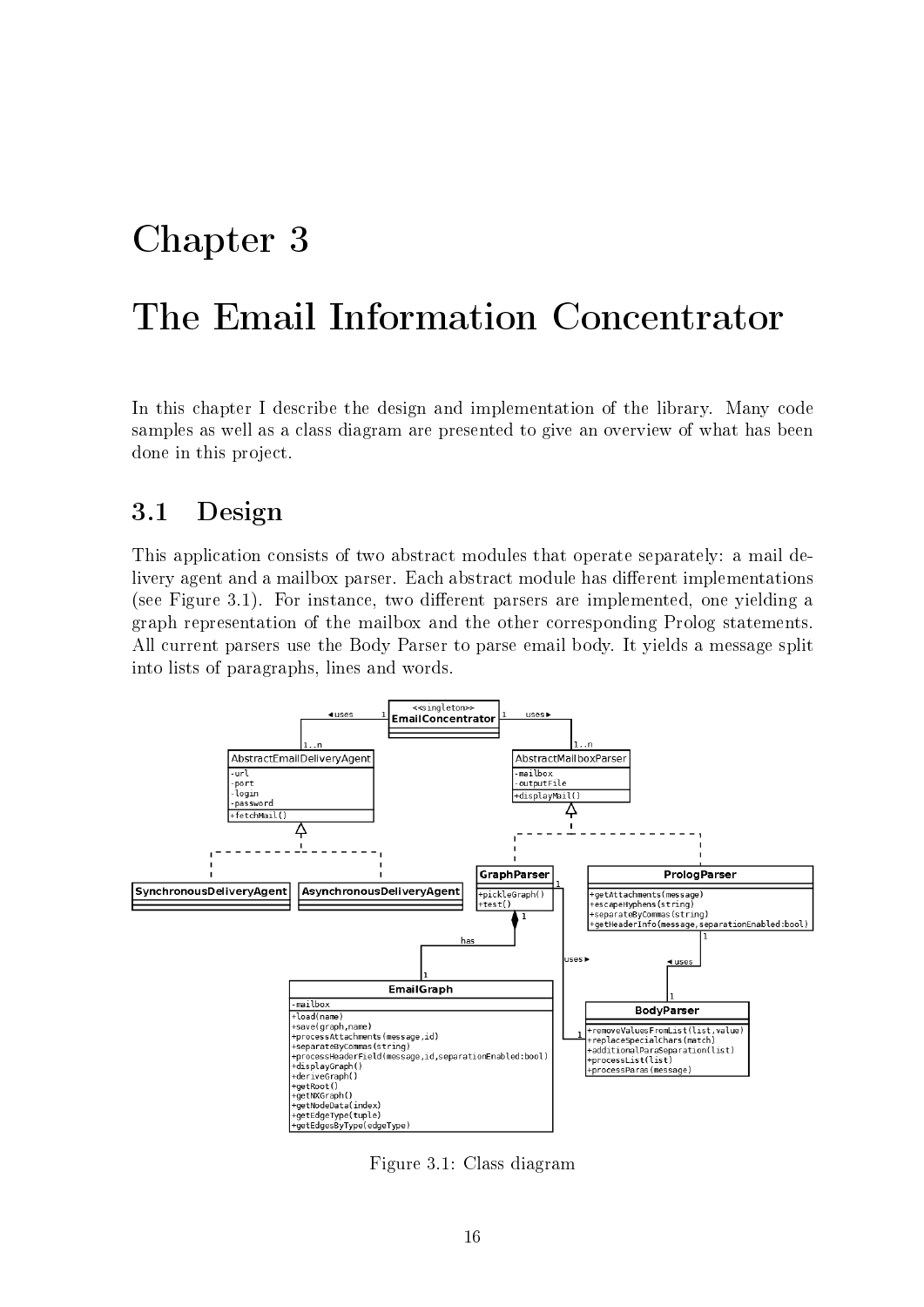The program is designed to support new implementations for these modules if the need arises. The Email Information Concentrator is coded in Python 2.6.5. Two external packages are also used, namely Beautiful Soup and NetworkX, for parsing HTML contents in messages and for the creation of email graphs correspondingly.

### <span id="page-16-0"></span>3.2 Implementation

#### <span id="page-16-1"></span>3.2.1 Email delivery

I have a class AbstractEmailDeliveryAgent that contains an abstract function fetch-Mail(). All delivery agents are supposed to extend that class and implement its abstract functions. At the moment, there is just one such implementation named AsynchronousDeliveryAgent. Its sole purpose is to fetch email messages using the IMAP protocol over an SSL encrypted socket. I used a class called IMAP4\_SSL of the imaplib module from the Python Standard Library. This class encapsulates a connection to an IMAP4 server and implements a large subset of the IMAP4rev1 client protocol (see Section [1.4\)](#page-9-0).[\[2\]](#page-25-9) SynchronousDeliveryAgent was also planned in the design of the Email Information Concentrator but was later postponed due to lack of time. Here, the word "asynchronous" means getting all messages at once and then transforming them. "Synchronous" can be seen as getting messages which were changed since the last time.

```
def fetchMail (self):
```

```
box = mailbox . mbox ( self . destination ,
factory = None , create = True )
parser = Parser ()
server = imaplib . IMAP4_SSL ( self . url , self . port )
server . login ( self . login , self . password )
messages = server.select()[1] [0]print 'Importing all', messages, 'messages.'
resp, data = server.search (None, 'ALL')
for num in data [0]. split ():
         resp, data = server.fetch(num, ' (RFC822)')label = num + " / " + message * + " : " + respprint label
         emailMessage = parser . parsestr ( data [0][1])
         box . add ( emailMessage )
server . close ()
server . logout ()
print 'Fetching complete.'
```
The code above uses a Parser object. This object takes either a string representation of a message (for instance, a string downloaded from an email server in my case) or a file containing flat text of an email and turns it into the appropriate Python "Message" object representing the email.  $[14]$  I also define a secure IMAP connection, open a new session and fetch all messages from the "Inbox" folder (server.select()[1][0] defaults to that). A user can see the progress of the operation: how many messages in total, how many of them already transferred.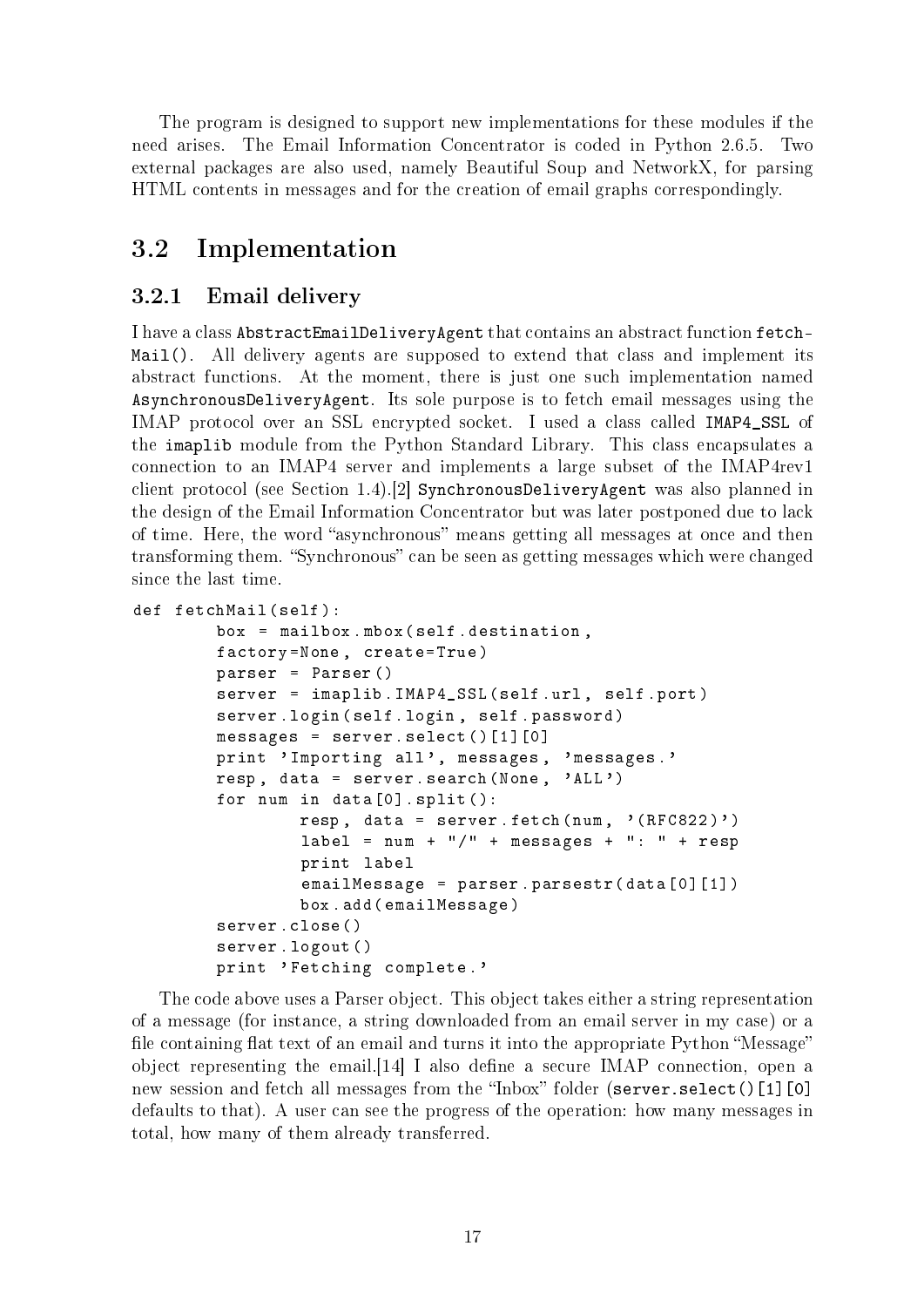#### <span id="page-17-0"></span>3.2.2 Prolog parser

One of the implemented parsers is the Prolog Parser. All parsers extend a class AbstractMailboxParser and implement its function displayMail(). The overall structure of its output data is:

mbox ([

```
message ([
          { body }
          { header }
          { attachments }
1),
{ other messages }
```
]).

Here is a simplified (some header fields omitted) real-life example of this output:

```
mbox ([message ([[[['first', 'of', 'all', 'you', 'are', 'more', '
   liberal', 'than', 'Farrakhan', 'and', 'secondly', 'he'], ['
   correct', 'the', 'tea', 'baggers', 'and', 'radical', 'white',
   'republicans', 'would', 'love'], ['have', 'obama', 'killed']],
    [['On', 'Mar', '2, ', '8:27', 'pm, ', 'Dave', '<K19j...@yahoo
   . com > '], ['... Speaking', 'to', 'an', 'estimated', '20, 000', '
   followers', 'of', 'the', 'black'], ['movement', 'at', 'the', '
   United', 'Center', 'on', 'Sunday, ', 'the', '76-year-old'], ['
  said, ', '"The', 'white', 'right', 'is', 'trying', 'to', 'set'
   , 'Barack', 'up', 'to']], [['You', 'received', 'this', '
   message', 'because', 'you', 'are', 'subscribed', 'to', 'the',
   'Google', 'Groups'], ['Political', 'Forum"']], [['To', 'post',
    'to', 'this', 'group, ', 'send', 'email', 'to']], [['To', '
  unsubscribe', 'from', 'this', 'group, ', 'send', 'email', 'to'
  ]], [['For', 'more', 'options, ', 'visit', 'this', 'group', '
   at ']]] , [ ' Message - ID : ', ' <02 aa8aa5 - d826 -4098 -91 b9 -2
   fe24d742377@g7g2000yqe . googlegroups . com > '], [ 'In - Reply - To : ' , '
   <4 b6cafb8 - b95c -473 f - aa33 - a10b2a67810e@t41g2000yqt . googlegroups
   \ldots com > '], ['References:', '<4b6cafb8-b95c-473f-aa33-
   a10b2a67810e@t41g2000yqt . googlegroups . com > '] , [ ' Subject : ' , 'Re
   : Liberals like Farrakhan need racism to keep the money coming
    in'], ['From:', '"mike [ the proud liberal / socialist ]
   532!" < littlemike532@gmail . com > '], [ ' Sender : ', '
   abc_politics_forum@googlegroups . com '], [ ' Reply - To : ', '
   abc_politics_forum@googlegroups . com '], [ ' To : ', ' Political
  Forum < abc_politics_forum@googlegroups . com > '], [ ' Date : ', 'Wed ,
   3 Mar 2010 01:39:53 -0800 (PST)']])]).
```
The Prolog Parser uses Body Parser to get process email body which is discussed in subsection [3.2.4](#page-19-0) in more detail. It uses a function getHeaderInfo() to extract header fields such as "Subject", "Message-ID", "From", etc. These are written into the given output file according to the required Prolog statements structure. The following code gets a message as an input parameter and prints out all attachment names.

```
def getAttachments ( message , fileOut ):
        for part in message . walk ():
                  filename = part . get_filename ()
```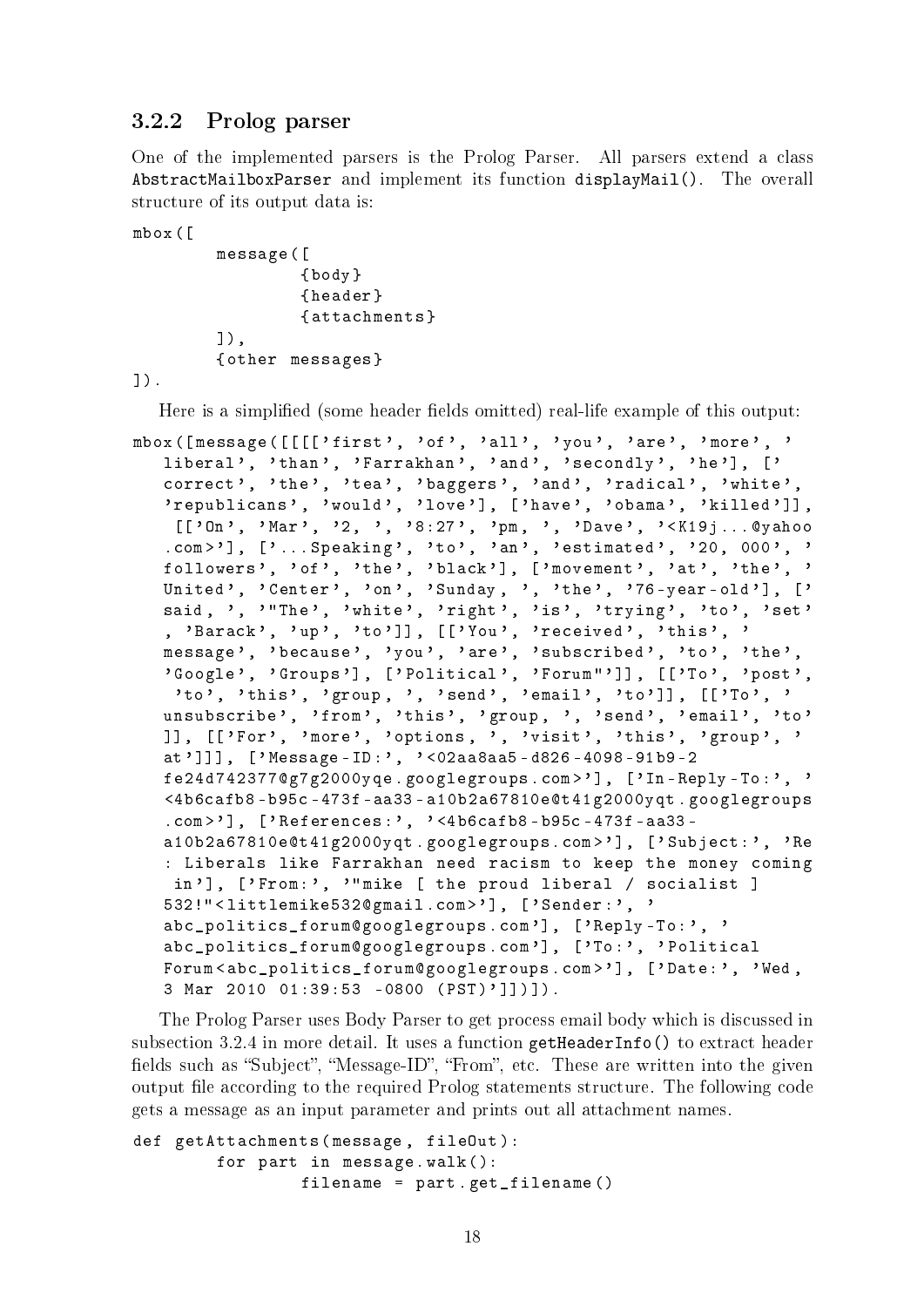```
if not filename :
        filename = part . get_param
         ('name', None, 'content-type')
if filename != None :
         fileOut . write ( "\t \t[ ' Attachment :' , "
         + repr ( escapeHyphens ( filename )) + " ], \ n")
```
#### <span id="page-18-0"></span>3.2.3 Graph parser

The Graph Parser is an email parser with the aim of generating a NetworkX graph. This parser was needed by our research group as an input for graph 3D visualization. By definition, a graph is a collection of nodes (vertices) along with identified pairs of nodes (called edges, links, etc). I use graphs to make a complex system from the data parts of the email messages. The idea is to keep only unique mail message data parts and create relations for the duplicates. This technique allows to reduce the data duplication.



<span id="page-18-1"></span>Figure 3.2: Email Graph model

Every mailbox has a root node, message nodes and data nodes. A unique id was generated for every message in mailbox and the root node as well. That way we can link multiple mailboxes in the future should we want to analyze their contents relative to each other. Edges were added between the mailbox root node and message nodes (represents a message) in that mailbox with type "Message". In order to link messages to their data information (header fields, attachment names, structured body information), data nodes were created to store that information. Edges were added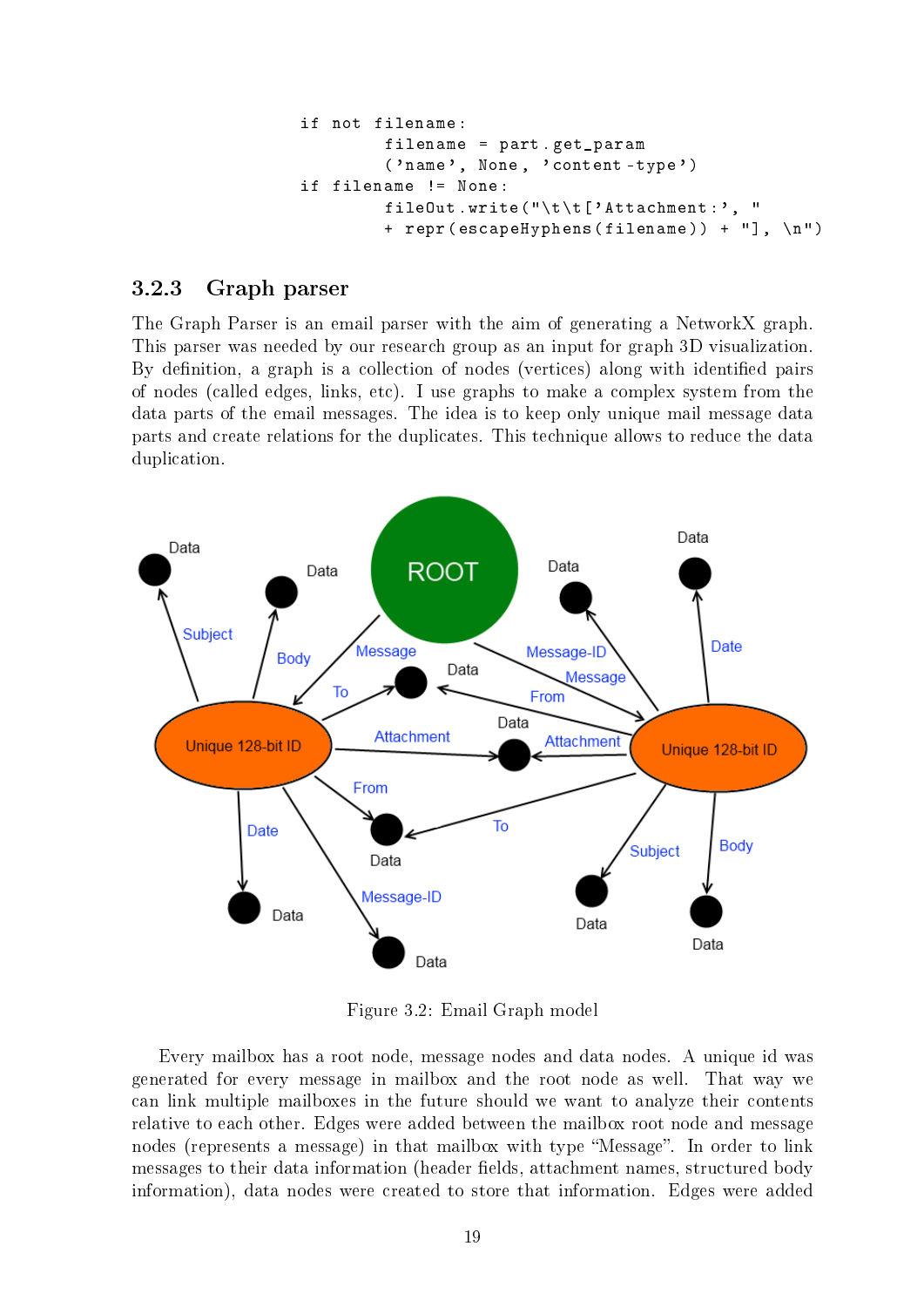between these message nodes and their data attributes. Every edge has a descriptive label attached to it, such as "Attachment", "To", "Received", etc. This model is shown in Figure [3.2](#page-18-1) and was implemented in EmailGraph.py file.

I used the Python package NetworkX [\(http://networkx.lanl.gov/\)](http://networkx.lanl.gov/) to represent a graph. NetworkX is a Python package for the creation, manipulation, and study of the structure, dynamics, and functions of complex networks. It supports both undirected and directed graphs and has the following classes: Graph for undirected simple graphs, DiGraph for directed simple graphs, MultiGraph and MultiDiGraph for graphs with parallel edges. [\[5\]](#page-25-10) I decided to use MultiDiGraph because email messages contain several header fields that can have identical information, for example "Sender" and "Reply-To". However, there can be no self-loops in our Email Graphs.

Also, I added functions for basic lookup operations: getRoot() returns mailbox root node's index, getNXGraph() returns the NXGraph (type MultiDiGraph), getEdge-Type(tuple) returns the type(s) of a given edge tuple and getEdgesByType(type) returns all edges of a given type.

Finally, it is obvious that the results of the Graph Parser need to be saved somehow. Here I use Python object serialization module pickle. According to Python 2.6.5 documentation, the pickle module implements a fundamental, but powerful algorithm for serializing and de-serializing a Python object structure. "Pickling" is the process whereby a Python object hierarchy is converted into a byte stream, and "unpick- $\lim g$  is the inverse operation, whereby a byte stream is converted back into an object hierarchy.<sup>[\[1\]](#page-25-11)</sup> Notice that one must open a file for pickling or unpickling an Email Graph in binary mode:

```
f = open(name, "wb")or
f = open(name, "rb")
```
#### <span id="page-19-0"></span>3.2.4 Line and paragraph information extraction

Line and paragraph information extraction can be considered a fundamental part of the Email Information Concentrator. It is implemented in BodyParser.py and is currently used both in Prolog and Graph Parser. As shown below, the Body Parser produces a double-list. The outer list is a paragraph. It can have one or more lines. Lines are in essence lists of words.

```
[ [' Afghanistan', 'on', 'Monday', 'announced', 'a', 'ban', 'on',
   'news', 'coverage', 'showing', 'Taliban'], ['attacks, ', '
   saying', 'such', 'images', 'embolden', 'the', 'Islamist', '
  militants, ', 'who', 'have'], ['launched', 'strikes', 'around'
   , ' the ', ' country ', 'as ', ' NATO ', ' forces ', ' seize ', ' their '] ,
    ['southern', 'strongholds.']], [['The', 'announcement', 'came
   ', 'on', 'a', 'day', 'when', 'the', 'NATO-led', 'International
   '], ['Security', 'Assistance', 'Force', '(ISAF)', 'fighting',
   'the', 'Taliban', 'reported', 'six', 'of'], ['its', 'service',
   'members', 'had', 'been', 'killed', 'in', 'various', 'attacks
   .']], [['Journalists', 'will', 'be', 'allowed', 'to', 'film',' only', 'the', ' aftermath', ' of', ' attacks, '], [' when', '
   given', 'permission', 'by', 'the', 'National', 'Directorate',
```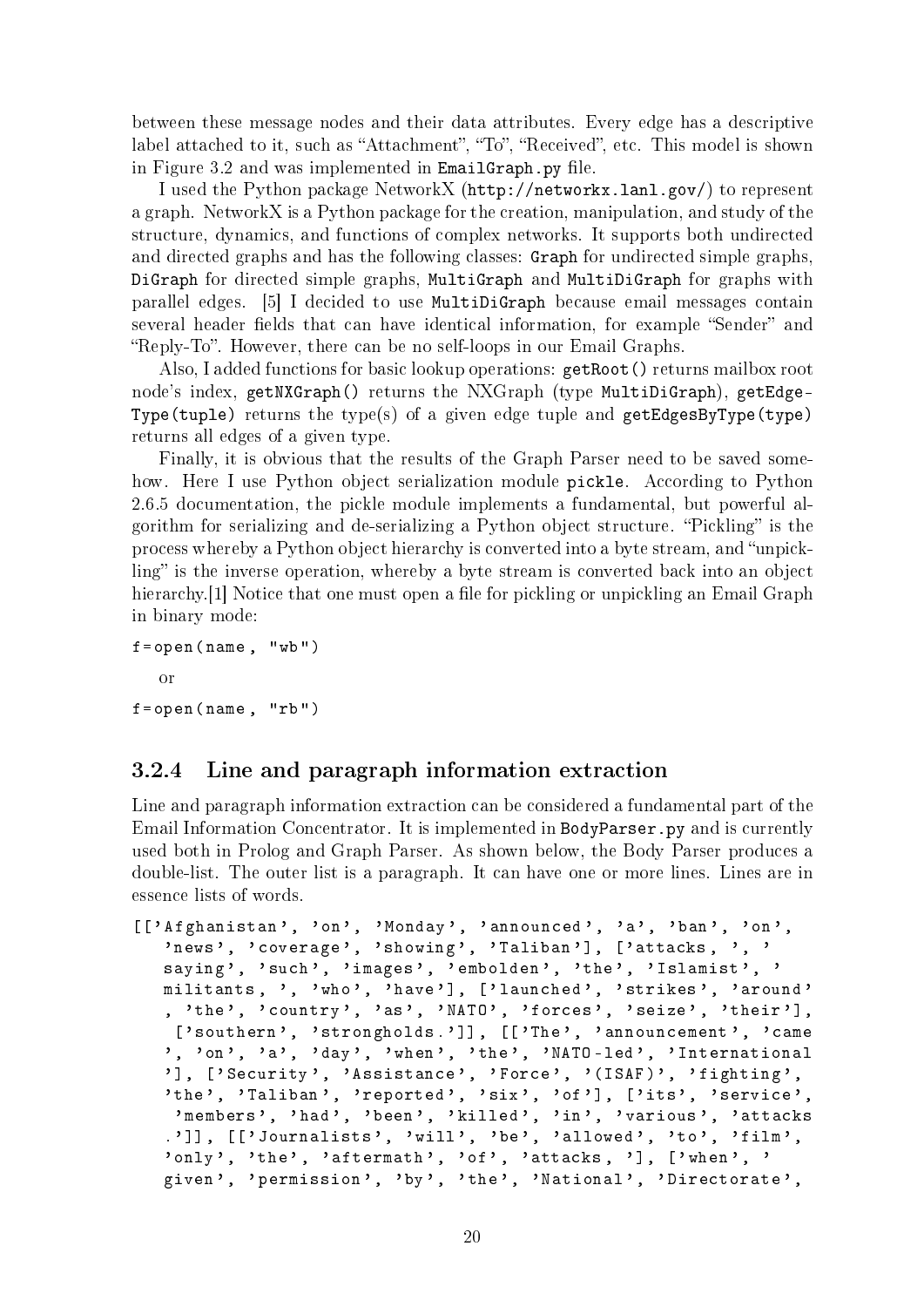'of', 'Security', '(NDS)'], ['spy', 'agency, ', 'the', 'agency ', 'said.', 'Journalists', 'who', 'film', 'while', 'attacks', 'are'], ['under', 'way', 'will', 'be', 'held', 'and', 'their', ' gear', ' seized .']]

The overall idea is to extract paragraphs, lines and words from a message. With that in mind, I had to determine where one paragraph or line ends and another starts.  $text/plain$  and  $text/html$  messages had to be treated differently. In the first place HTML messages contained a lot of unwanted meta-information for formatting which was often invalid HTML. Plain text was cleaner in that sense but it could still have elements of HTML as character entities, for instance " " or "Õ". In addition, I decided to remove greater than  $(\sqrt{\ }>)$  characters from line beginnings to focus on human-generated content. However, this can only be considered a temporary solution until we need that meta-information. Therefore, the absence of these characters will be a serious problem later and this feature might have to be removed (see Section [3.3\)](#page-21-0). Another fundamental difference between these two text types is the fact that there is no such thing as a line in text/html messages. Therefore, plain text messages have another layer of analysis: lines.

A simple heuristics was developed to find where paragraphs start and end in tex $t/plain$  messages. Like any heuristic, these experience-based techniques that help in problem solving do not guarantee 100% success. However, in most cases they are applicable. The algorithm itself is following:

```
1) Introduce paragraph boundaries on empty lines .
2) If there were three or less
empty lines in a message , do the following :
        3) Iterate over all existing paragraphs and lines .
                4) If the last word in a line ends
                with full stop, comma, exclamation mark or quotes,
                mark this as the new paragraph ending .
```
An external module called Beautiful Soup [\(http://www.crummy.com/software/](http://www.crummy.com/software/BeautifulSoup/) [BeautifulSoup/\)](http://www.crummy.com/software/BeautifulSoup/) was used for messages with content type  $text/html$ . Beautiful Soup is a Python HTML/XML parser designed for quick turnaround projects. The way I used it was first getting all textual elements (no HTML tags nor attributes) by:

```
soup = BeautifulSoup. BeautifulSoup(''.join(part.get_payload()))
initialList = eval(str(soup.findAll(text=True)))
```
Here "part" denotes a part of a multipart message. According to Beautiful Soup documentation, you can pass in the special value True, which matches every tag with a name: that is, it matches every tag.[\[3\]](#page-25-12) This code fragment produces the initial list which was processed further by me. I replaced HTML character entities with humanreadable characters, removed some of the more common errors introduced by Beautiful Soup and split the list on new line characters into sublists (paragraphs). Some of that work was done by Beautiful Soup, my task was to find other meaningful paragraph breakpoints. Finally, I had to make sure that both parsing methods  $(text/plain$  and  $text/html$ ) return output with the same structural patterns (words inside lines, lines make up paragraphs).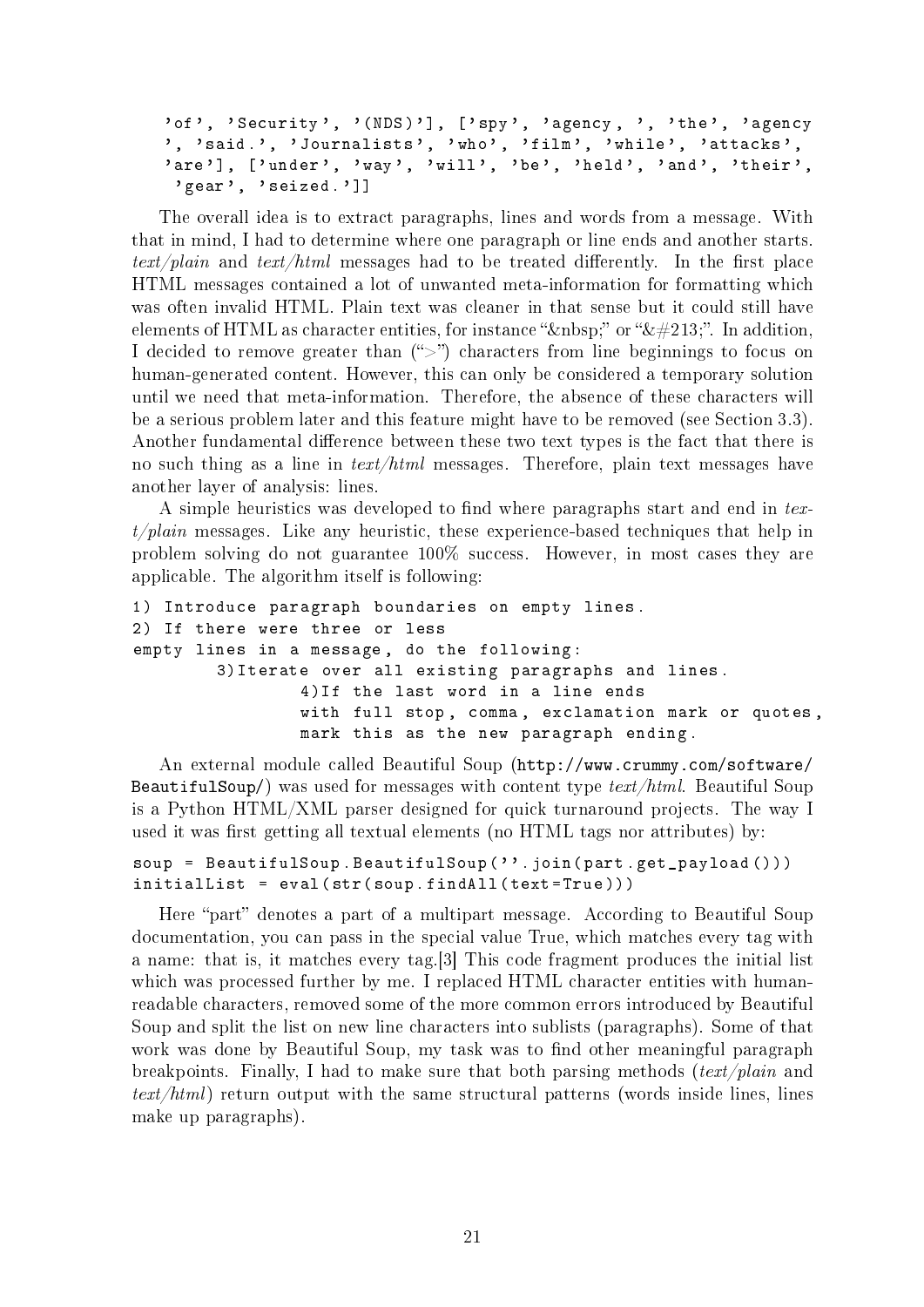#### <span id="page-21-0"></span>3.3 Future work

Email Information Concentrator will be the base for further works in the information management for emails. Especially the Synchronous Delivery Agent will be one of the next steps. It could make the overall user experience much better and reduce the network load as it will download messages which were changed since the last time as opposed to fetching the whole mailbox. The file SynchronousDeliveryAgent.py already exists in the project root folder but is not implemented yet.

In addition, reconstructing discussion threads remains a challenging but required task. This will also mean reintroducing greater than  $(\tilde{\ }^{\prime\prime})$  characters to the Body Parser output that were removed for clarity reasons. Because it is proven in existing studies that identifying and reconstructing discussion threads cannot be done reliably by solely applying a header analysis, it is necessary to choose something more complex for the task.[\[11\]](#page-25-3) The starting point could be an algorithm which searches for reply indicators in the subject line, the message body, and the message headers each in order to correctly identify a message as a reply or a parent.

Finally, many optimizations are still pending to speed up the handling of large-scale mailbox traffic. One of the very first steps here is a thorough performance testing to spot possible bottlenecks in the implementation of the Email Information Concentrator. Preparations for this have been done as well: I was subscribed to six active mailing lists and collected nearly 50 000 messages over the period of two months. The collected data can be a valuable input for testing the whole application's performance under heavy load as well as measuring the detection accuracy of conversation threads.

#### <span id="page-21-1"></span>3.4 Roundup

In this chapter I described the design and implementation of the Email Information Concentrator. The application is currently being used by other researchers for importing and parsing mailboxes. A list of tasks for the future was also given.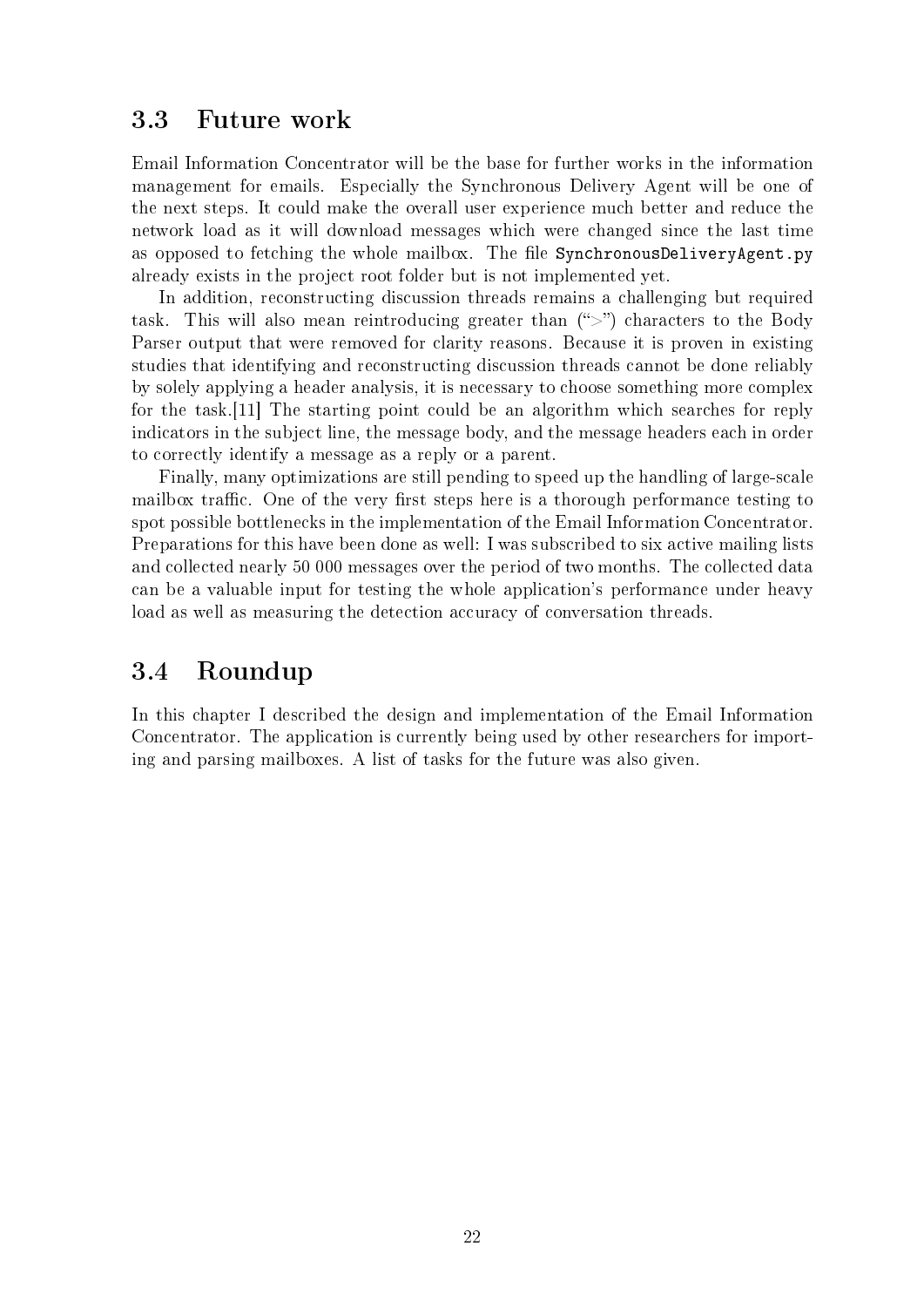# <span id="page-22-0"></span>Chapter 4

### User manual

This chapter explains how to set up and use the Email Information Concentrator.

In order to start using the Email Information Concentrator, you have to abide by the following rules:

- 1. Download and install Python 2.6.5 [\(http://www.python.org/download/\)](http://www.python.org/download/). It might work on older versions of Python but there is no guarantee. This application is not officially compatible with Python 3.x versions.
- 2. Download and install NetworkX [\(http://networkx.lanl.gov/download.html\)](http://networkx.lanl.gov/download.html).
- 3. Download the source code from the project website (see Appendix [A\)](#page-27-0). Create a folder for the Email Information Concentrator and copy all the files there.
- 4. Download Beautiful Soup [\(http://www.crummy.com/software/BeautifulSoup/\)](http://www.crummy.com/software/BeautifulSoup/) and extract it where the Email Information Concentrator is (only the BeautifulSoup.py file needs to be accessible).
- 5. Configure the EmailConcentrator.py file to your needs as shown in scenarios (section [2.3\)](#page-12-1).
- 6. Run the EmailConcentrator.py file by typing "python EmailConcentrator.py" on the command line or just double-click the file (works on Windows).
- 7. When it has finished its work, you will be prompted to press Enter.
- <span id="page-22-1"></span>8. If you want to analyze something else, start over!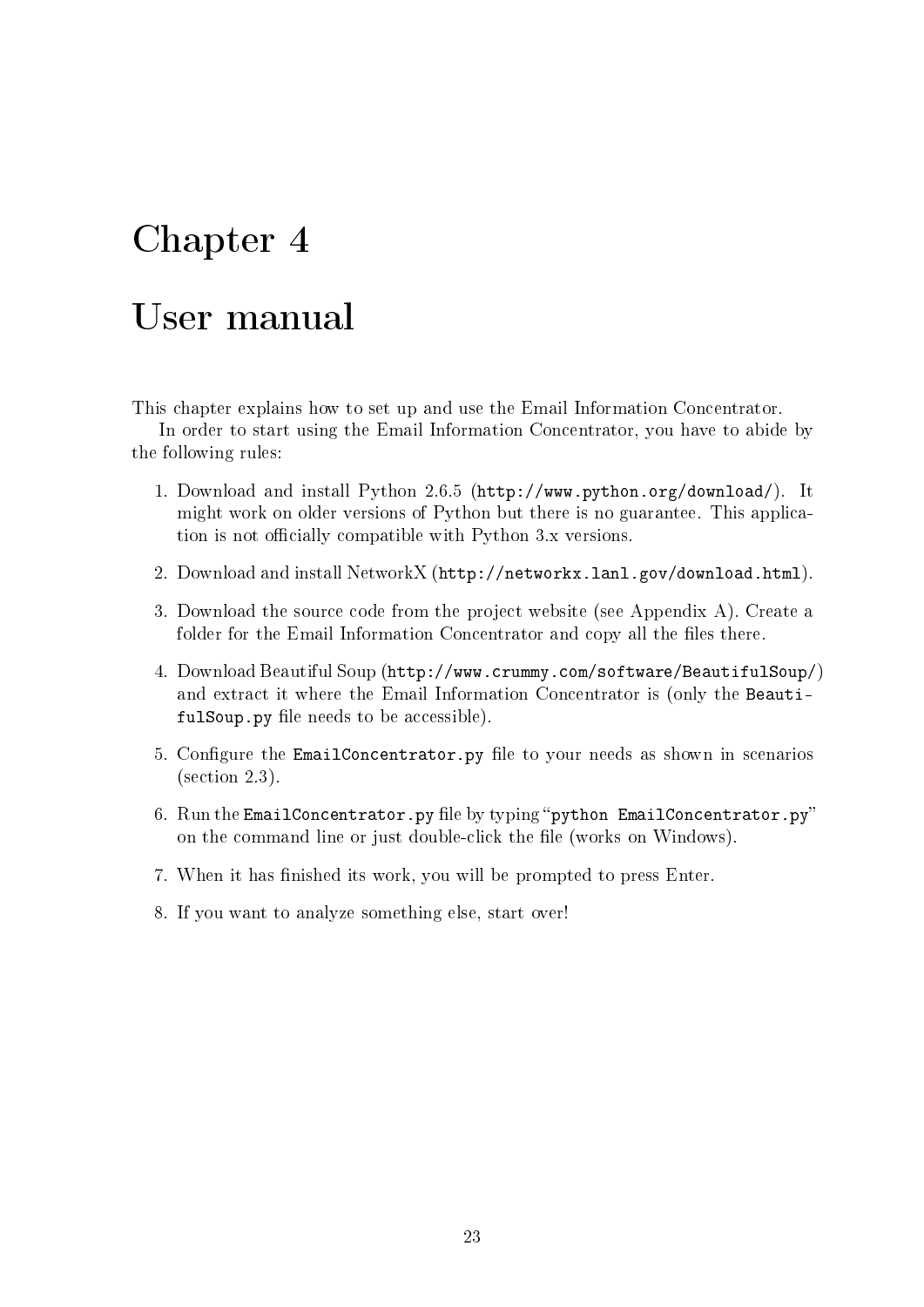# Conclusion

<span id="page-23-0"></span>As the main outcome of my Bachelor thesis, an application called Email Information Concentrator and a corresponding library were designed and developed. It consists of two abstract modules that operate separately: a mail delivery agent and a mailbox parser. Each abstract module has different implementations. For instance, two different parsers were implemented, one yielding a graph representation of the mailbox and the other corresponding Prolog statements. The program is designed to support new implementations for these modules if the need arises. Two external packages are also used, namely Beautiful Soup and NetworkX, for parsing HTML contents in messages and for the creation of email graphs correspondingly.

My library includes tools that can extract message header fields defined by RFC 5322. In addition, it can also extract relevant word, line and paragraph information from the message body. A simple heuristic was developed for the extraction of paragraphs from text/plain and text/html messages. Also, I developed a model for representing an Email Graph. My idea is to keep only unique mail message data parts and create relations for the duplicates. This technique allows to reduce the data duplication. The output of the Email Information Concentrator can be used as an input for further research in related research projects.

The Email Information Concentrator will be the base for further works in the information management for emails. Especially the Synchronous Delivery Agent will be one of the next steps. It could make the overall user experience much better and reduce the network load as it will download messages which were changed to since the last time as opposed to fetching the whole mailbox. In addition, reconstructing discussion threads remains a challenging but required task. Finally, many optimizations are still pending to speed up the handling of large-scale mailbox traffic.

The Email Information Concentrator has already successfully established itself as an integral part of the knowledge managemant research. Other researchers are using it in their branches for importing and parsing mailboxes.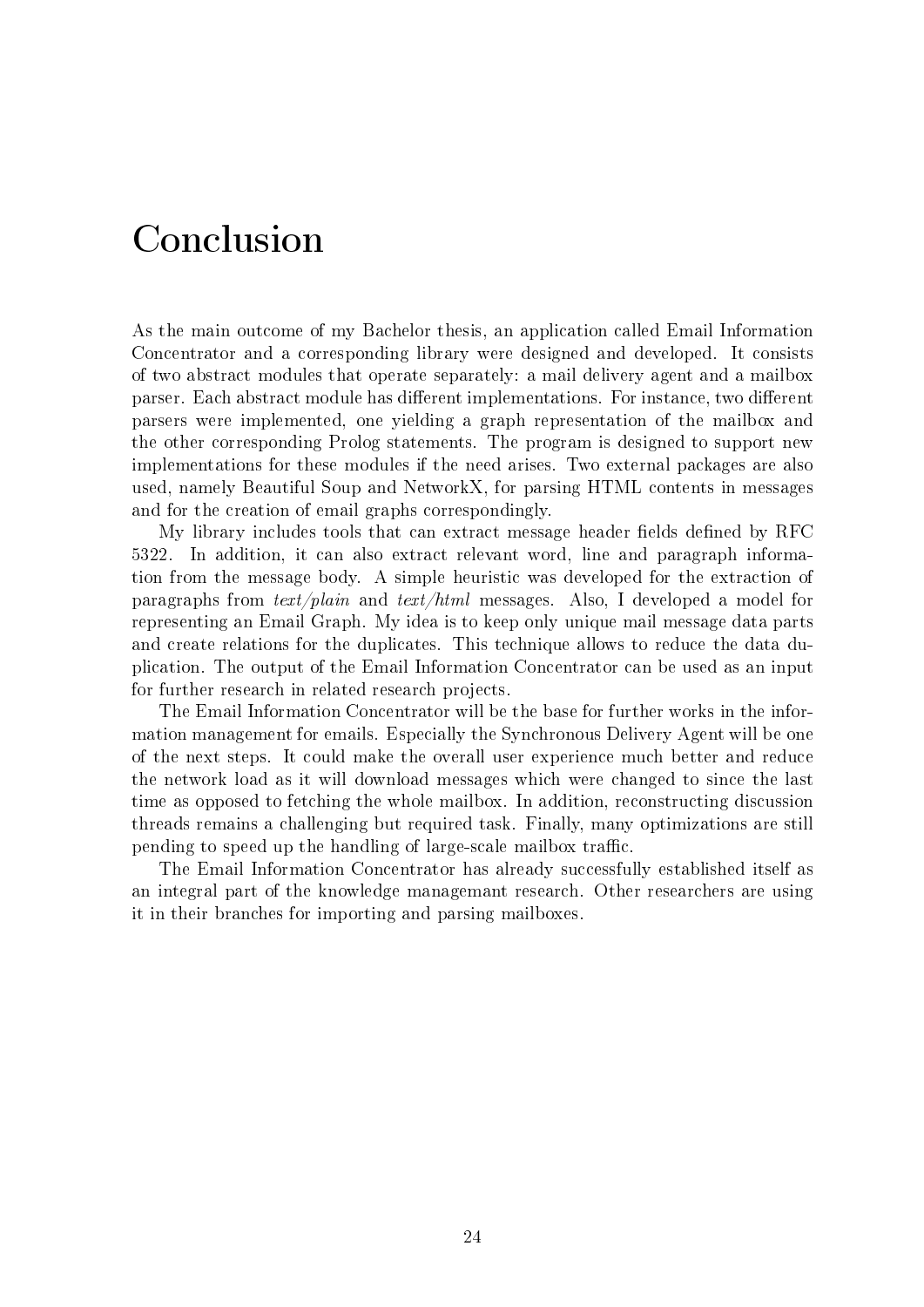### Elektronposti informatsiooni koondaja

Peeter Jürviste

#### Bakalaureusetöö (6 EAP)

#### Sisukokkuvõte

<span id="page-24-0"></span>Elektronpost on üks edukamaid ja enamlevinud rakendusi arvutile, mis kunagi leiutatud. Tänapäeval seisame aga silmitsi üha suureneva info ülekoormuse probleemiga. Käesolev töö on osa teadmushalduse vallas tehtavast uurimistööst eesmärgiga info ülekoormuse probleemiga toime tulla. Töö tulemusena valmiski elektronposti informatsiooni koondaja. Viimase eesmärgiks on elektroonilise kirjakasti sisu allalaadimine ja kindlal viisil parsimine, luues näiteks vastava sisuga graafi või Prologi sisendlaused.

Rakendus koosneb kahest osast: meilide kättetoimetamise agent ning kirjakasti parser. Mõlema abstraktse mooduli tarvis on loodud erinevaid teostusi. Olulisemad neist on asünkroonne meilide kättetoimetamise agent, parser kirjakasti sisust kindlaksmääratud omadustega graafi genereerimiseks ning parser elektroonilise postkasti sõnumite konverteerimiseks Prologi lauseteks. Programm on disainitud pidades silmas seda, et uusi realisatsioone oleks lihtne lisada ja liidestada olemasoleva rakendusega, kui vastav vajadus peaks kunagi tekkima. Elektronposti informatsiooni koondaja on kirjutatud programmeerimiskeeles Python. Lisaks kasutati ka järgmisi väliseid teeke: 1) Beautiful Soup - HTML sisu parsimiseks sõnumite sees; 2) NetworkX - emaili graa loomiseks.

Valminud arvutiprogramm suudab täita järgmisi ülesandeid: laadida alla elektrooniline kirjakast meiliserverist, kasutades turvalist IMAP protokolli (IMAP over SSL); leida sõnumite seest emaili päise elemendid ja manuste nimed; eraldada sõnumi sisust seal leiduvad üksikud sõnad, read ja tekstilõigud; genereerida postkasti sisu pealt vastav graaf. Lõigupiiride kindlakstegemiseks töötati välja spetsiaalselt selleks otstarbeks mõeldud lihtne heuristika. Mõeldi välja mudel, kuidas emaili graafina kujutada, püüdes vähendada seejuures andmeliiasust sõnumi osade graafis hoidmisel.

Hetkel on rakenduse peamine kasutusala teadmushalduse alastes uurimisprojektides, kus selle abil saab pakkuda teistele tööriistadele sisendinfot. Ehkki valmis reaalselt töötav programm, saab seda oluliselt edasi arendada nii jõudluse kui ka lisavõimaluste poolelt. Prioriteetsemad tööd tuleviku jaoks on näiteks sünkroonse meilide kättetoimetamise agendi loomine osana elektronposti informatsiooni koondajast ning meilide ahelate tuvastamine ja kujutamine graafis. Need ülesanded jäävad tulevikku.

Kokkuvõttes võib tööd pidada kordaläinuks, sest saadi valmis töötav rakendus, mida kasutatakse juba ka reaalselt projekti teistes harudes. Näen elektronposti informatsiooni koondajas suurt perspektiivi tuleviku jaoks, kui seda sihipäraselt edasi arendada.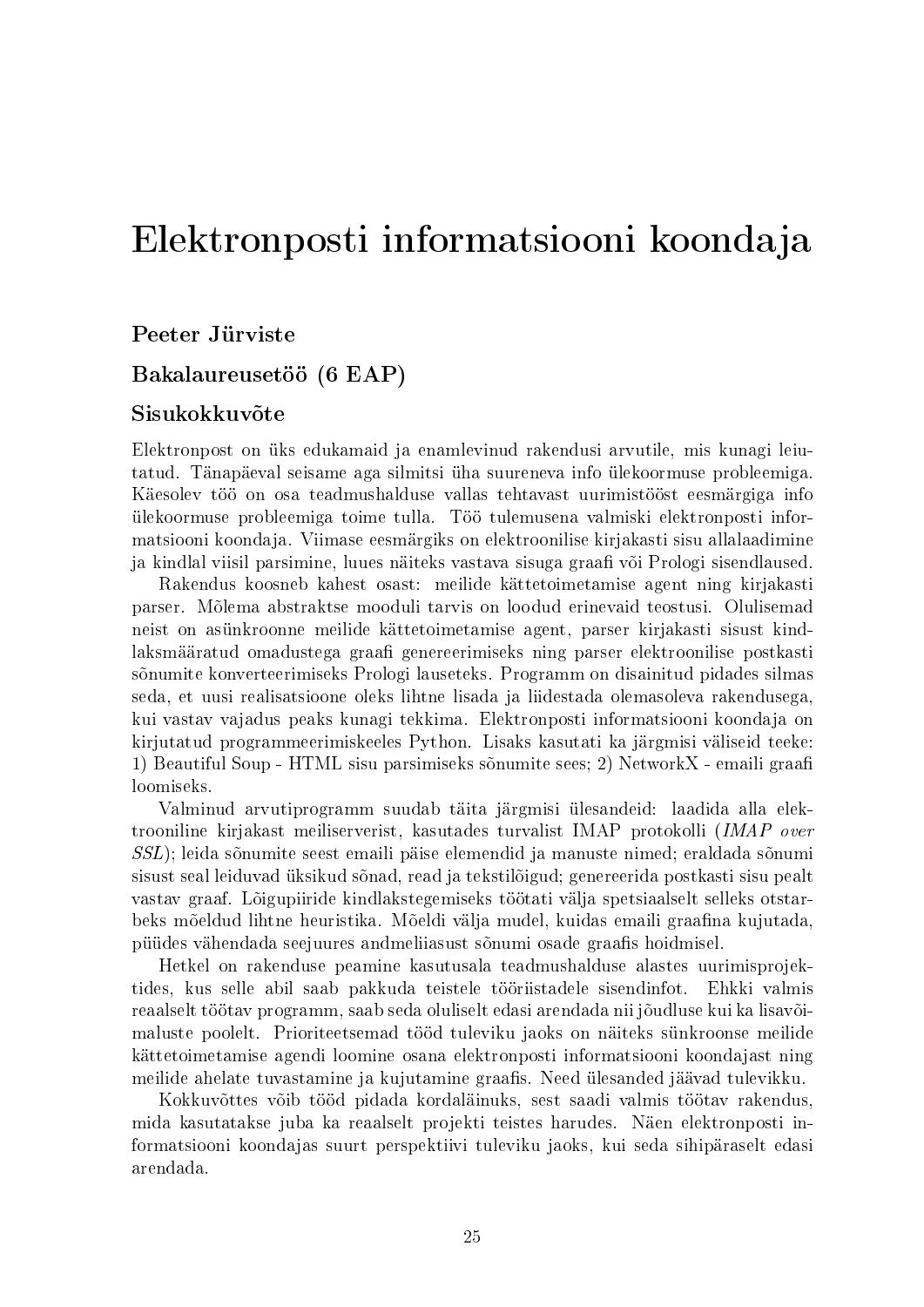# Bibliography

- <span id="page-25-11"></span>[1] 11.1. pickle  $-$  python object serialization  $-$  python v2.6.5 documentation. Available from: <http://docs.python.org/library/pickle.html> [Last visited May 26, 2010].
- <span id="page-25-9"></span>[2] 20.10. imaplib  $-$  IMAP4 protocol client  $-$  python v2.6.5 documentation. Available from: <http://docs.python.org/library/imaplib.html> [Last visited June 2, 2010].
- <span id="page-25-12"></span>[3] Beautiful soup documentation. Available from: [http://www.crummy.com/](http://www.crummy.com/software/BeautifulSoup/documentation.html) [software/BeautifulSoup/documentation.html](http://www.crummy.com/software/BeautifulSoup/documentation.html) [Last visited May 26, 2010].
- <span id="page-25-5"></span>[4] e-mail - wikipedia, the free encyclopedia. Available from: [http://en.wikipedia.](http://en.wikipedia.org/wiki/E-mail) [org/wiki/E-mail](http://en.wikipedia.org/wiki/E-mail) [Last visited May 30, 2010].
- <span id="page-25-10"></span>[5] Graph types NetworkX v1.1 documentation. Available from: [http://](http://networkx.lanl.gov/reference/classes.html) [networkx.lanl.gov/reference/classes.html](http://networkx.lanl.gov/reference/classes.html) [Last visited May 26, 2010].
- <span id="page-25-7"></span>[6] Internet message access protocol - wikipedia, the free encyclopedia. Available from: [http://en.wikipedia.org/wiki/Internet\\_Message\\_Access\\_Protocol](http://en.wikipedia.org/wiki/Internet_Message_Access_Protocol) [Last visited May 30, 2010].
- <span id="page-25-8"></span>[7] M. Crispin. RFC 3501 - internet message access protocol - version 4rev1, 2003. Available from: <http://tools.ietf.org/html/rfc3501> [Last visited May 30, 2010].
- <span id="page-25-4"></span>[8] Dmitri Danilov. 3D Graph Exploration. Master thesis, Tartu, 2010.
- <span id="page-25-1"></span>[9] D. Fisher, A. J. Brush, E. Gleave, and M. A Smith. Revisiting whittaker & sidner's email overload ten years later. In Proceedings of the 2006 20th anniversary conference on Computer supported cooperative work, page 312, 2006.
- <span id="page-25-2"></span>[10] Q. Jones, G. Ravid, and S. Rafaeli. Information overload and the message dynamics of online interaction spaces: A theoretical model and empirical exploration. Information Systems Research,  $15(2):194-210$ , 2004.
- <span id="page-25-3"></span>[11] D. D Lewis and K. A Knowles. Threading electronic mail: A preliminary study. Information Processing & Management,  $33(2):209-217$ , 1997.
- <span id="page-25-0"></span>[12] Quretec Ltd. Advanced information management system (AIMS), 2009.
- <span id="page-25-6"></span>[13] Paul Resnick. RFC 5322 - internet message format, 2008. Available from: [http:](http://tools.ietf.org/html/rfc5322) [//tools.ietf.org/html/rfc5322](http://tools.ietf.org/html/rfc5322) [Last visited May 30, 2010].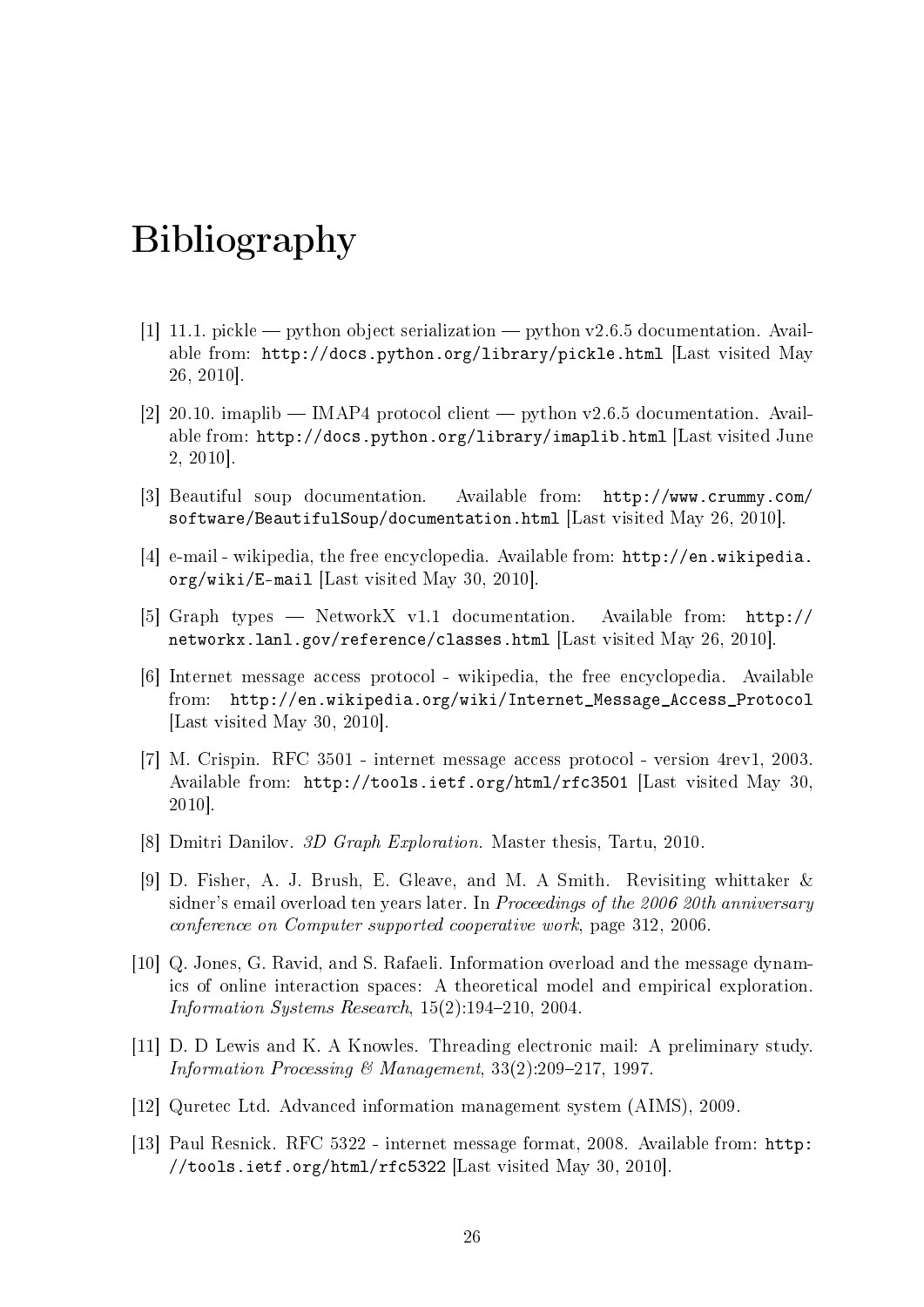- <span id="page-26-2"></span>[14] Michael Swanson. Page 2 - python email libraries: SMTP and email parsing. Available from: [http://www.devshed.com/c/a/Python/](http://www.devshed.com/c/a/Python/Python-Email-Libraries-SMTP-and-Email-Parsing/1/) [Python-Email-Libraries-SMTP-and-Email-Parsing/1/](http://www.devshed.com/c/a/Python/Python-Email-Libraries-SMTP-and-Email-Parsing/1/) [Last visited May 29, 2010].
- <span id="page-26-1"></span>[15] Tõnu Tamme, Ulrich Norbisrath, and Georg Singer. Improvement of email handling through human language technology. Riga, Latvia, October 2010.
- <span id="page-26-0"></span>[16] S. Whittaker and C. Sidner. Email overload: exploring personal information management of email. In Proceedings of the SIGCHI conference on Human factors in computing systems: common ground, page 276-283, 1996.